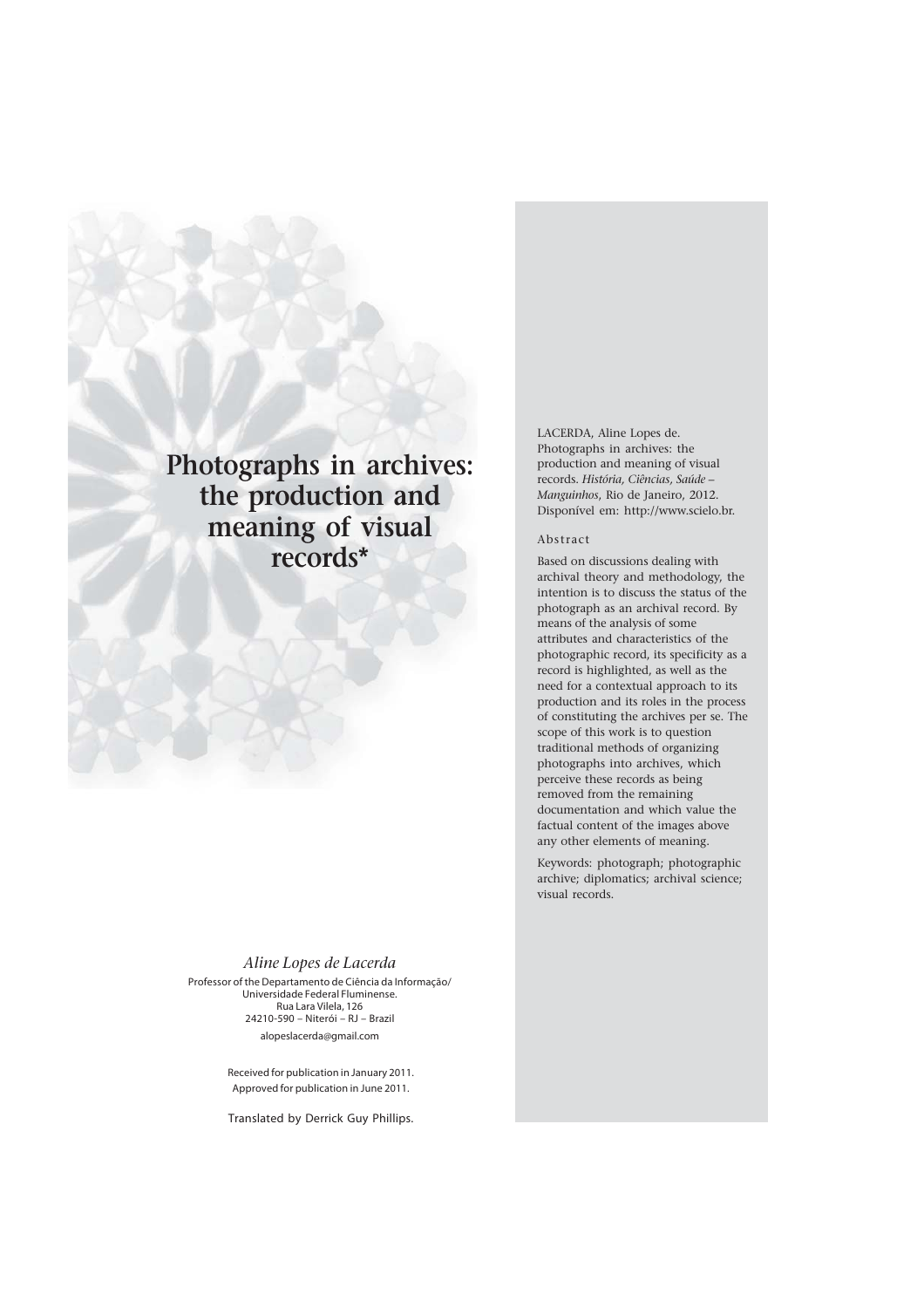The article discusses the status and value of photographs as archival records, i.e. as<br>records produced and accumulated during the course of a personal or institutional life trajectory and which, in the custody of institutions of record, are subjected to technical treatment seeking their availability as sources for various uses. Being sought after by students, researchers or any interested parties, these records are acknowledged as being capable of documenting facts, as well as visual aspects of the past. The work discusses some characteristics of the process of construction of these devices for recording and visual communication as records, within archival theory and practice, a discipline that dictates the rules of their organization in the majority of institutions for the safeguard of historical archives.

## **Archives and working with photographic records**

While archives are one of the places in our society where photographs can be found in systematic order, this fact has contributed little to the development of more in-depth studies on the topic of photographic records. Photographs have their place in most archives, be they public or private, institutional or personal, where they are identified, arranged or classified, and described, yet the archival professionals who deal with these photographs have rarely sought to problematize them; more specifically, they have not addressed the question of what roles are assigned to these photographic records in the actual process of forming an archive.<sup>1</sup>

It has been argued that this lacuna can be explained by the fact that documentation of a textual nature has tended to predominate in archives ever since the first sets of documents were gathered in ancient times. Indeed, both photographs and film – to cite only two kinds of documents comprised of images – are records that have been produced and gathered in the modern and contemporary eras, starting in the latter half of the nineteenth century. Representing 'recent' acquisitions in the archival universe, such records also signal a remarkable transformation in the field, which profoundly changed the way archives are produced and accumulated in our contemporary world – an impact that only more recently was relativized by the appearance of electronic documents.

As ways of recording action and information, images possess a materiality and constitute a resource for expression that distinguishes them from other, verbal-based records found in the trove of documents gathered over the centuries. This is one of the main differences responsible for the difficulty of applying the archival methodology generated in accordance with the historically encountered reality in archives to these new records.

In addition to the language difference, the lack of a link between the origin of the visual documents to the administrative techniques and procedures has deepened the gap between these records and textual documents. According to Lopez (2000, p.191), "technical advances in the manner of production of textual documents have always had a close relationship with the administrative procedures and are therefore more easily incorporated into the reality of the archival organization of documents".<sup>2</sup>

Furthermore, the way visual records are produced or amassed in archives entails different actions and procedures than those used in producing written records. Since they do not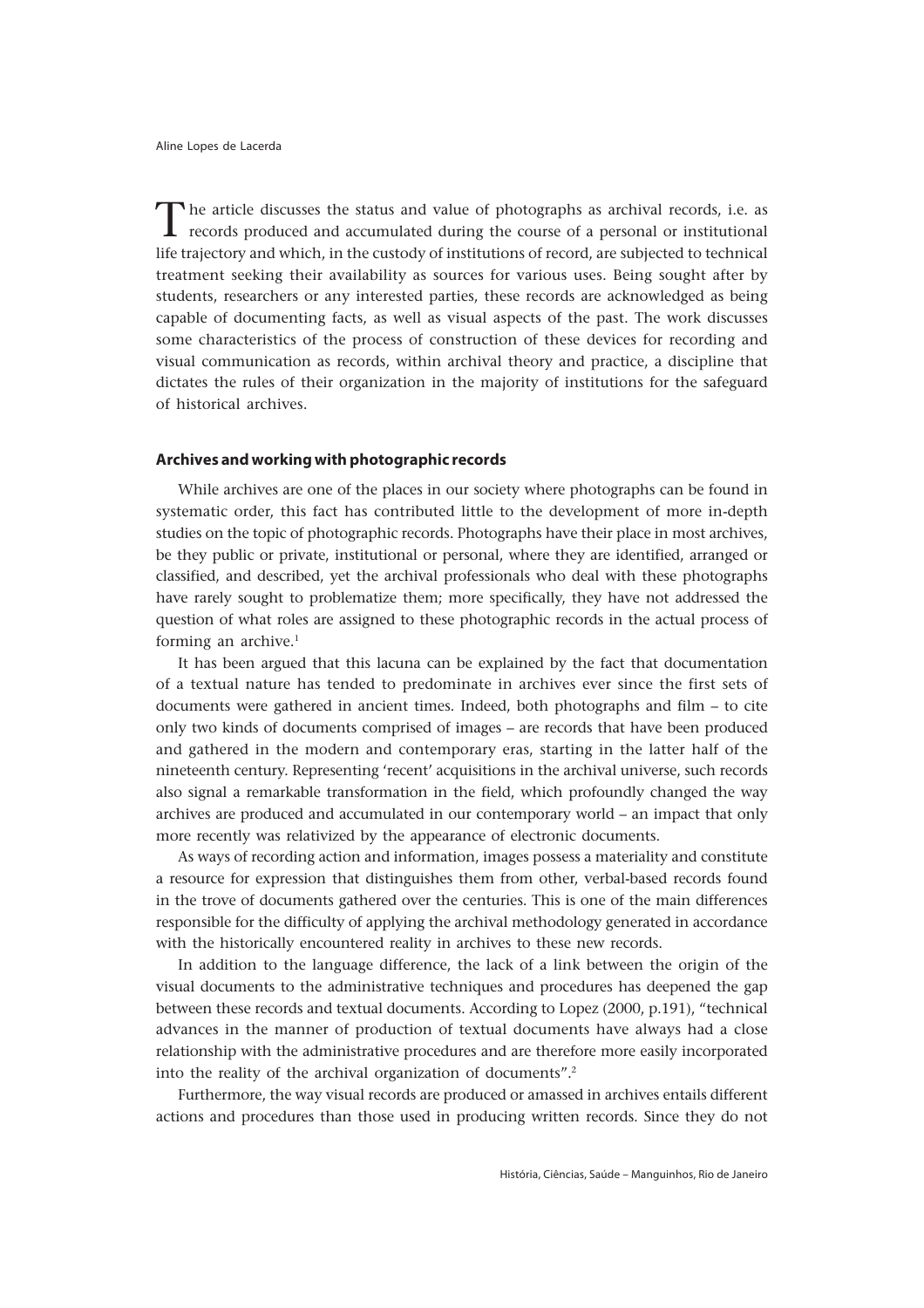fall within the category of documents created to represent actions of juridical or legal importance, they display no features that would allow them to be classified according to some type of official nature. Once produced, they can become part of different sorts or types of documents or they can be used separately, depending upon one's requirements. A new series of copies can be reproduced for purposes other than the intent behind their original appearance. Lastly, they can be archived in accordance with a unique logic, totally unlike that applied to all other records produced by the same institution. However, and despite these singularities, the creation and amassing of photographic records for instrumental purposes, whether the result of an institutional activity or the life story of an individual, display their own 'economics,' or production rationale, and the reasons behind their appearance should be researched within this context. In terms of archival handling, this is the paramount moment in the life of a record, a moment that can shed light on the reasons and meanings of the record, its relation to its counterparts, and the relation between the whole and the person responsible for its existence, namely the creator of the archive. As a rule, records are organized for research purposes years after the archive has been completed. In the case of personal archives, this coincides with the creator's death, whereas in the case of institutional archives, with the demise of the institution. These relationships, which are supposedly more clear-cut when the archive is being created, often need to be reestablished or rebuilt.

The lack of purposeful reflective thought in the field of archival theory and methodology geared specifically to photographs as archival records, means that treatment of such material has been based on rules and methods devised for other disciplines, especially library science and history. Photographs have been systematically organized according to the informative value of the image content, to the detriment of their evidential value and value as a record of what gave rise to them. Additionally, they are often deemed single pieces, individually described, even when they belong to a broader set of records, ignoring the basic foundations of archival science, which not only call for preserving links between records but also recognize the vital importance of preserving their provenance.

Any image can be called a record in that the broad concept of a record refers to any information that has been recorded in a given medium. Images as archival records are those that not only convey a broad gamut of contents, but are, first and foremost, the product of the actions and transactions of a bureaucratic or sociocultural order that were responsible for their creation. Linking them to the universe that 'generated' them should be a task of archival handling, based on a less naturalized approach to these records. But this is not what happens. Visual material, more specifically the technical images resulting from visual production – including therein photographs and film records – have traditionally been viewed as self-referential, images of 'some aspect,' devoid of any clear connection to the rest of the archive or the entity that produced and is responsible for the existence of the whole. The hegemony of the factual value of images is what determines their treatment, and irrespective of the type of archive in question, all effort to identify and describe the material is focused on the facts, people, places, and eras portrayed.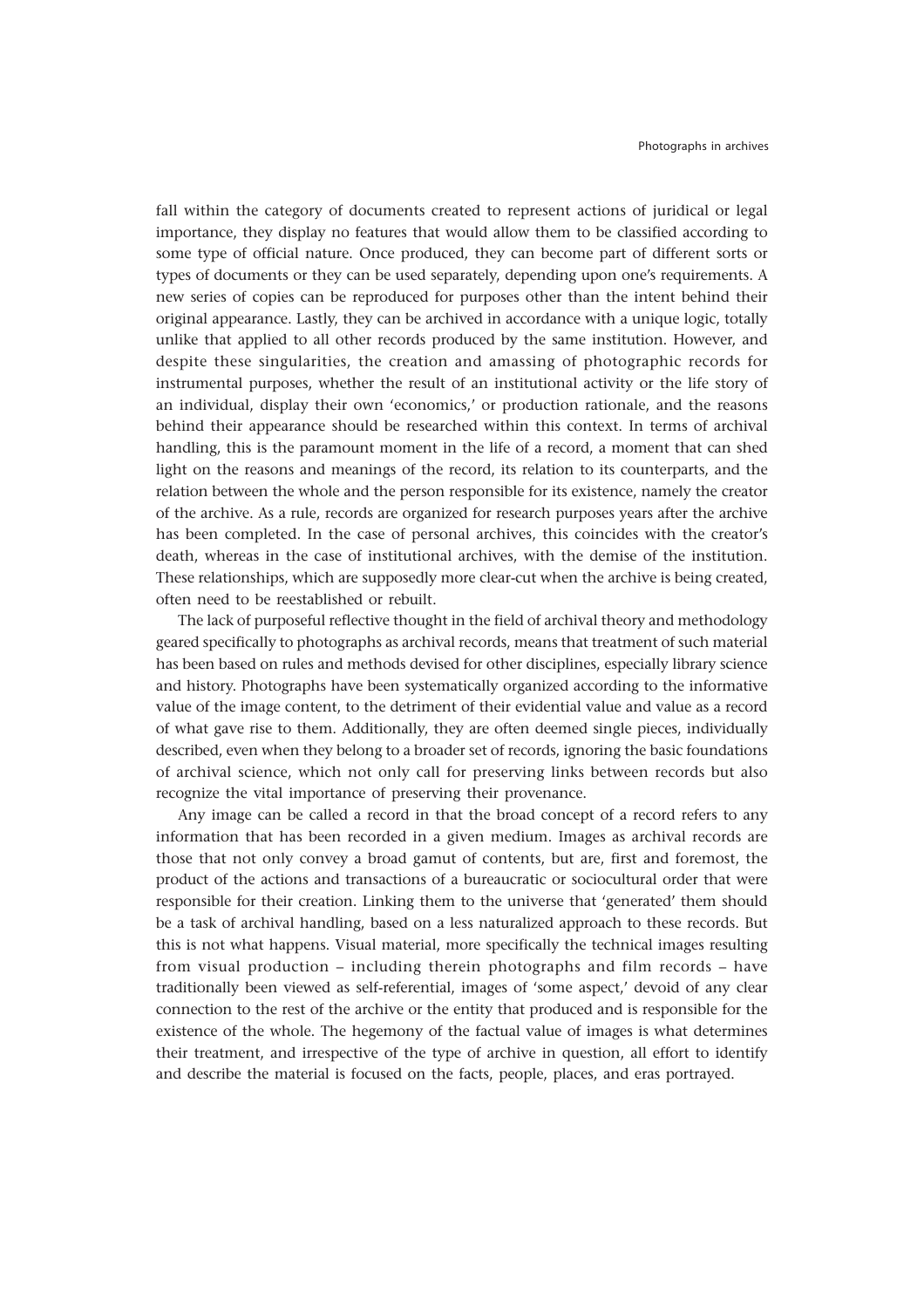## **Diplomatics and a reflection on photographs in archives**

The discussion surrounding the documental value of archival photographs and the shift away from an interest in the content of the image towards the search to understand the context in which these records were produced has grown out of the dialogue between studies that have either tangentially or directly explored the issue of photographs within archives. It also reflects the advocacy or rejection of their nature as an archival record, and a discussion of how they differ from 'typical' archival documents. More recent studies rely on the theoretical and methodological perspective afforded by diplomatic analysis as a tool for understanding the documental status of records in our contemporary world, where the very materiality of these records, such as electronic documents, no longer takes traditional forms. Although diplomatics originally gained shape between the seventeenth and eighteenth centuries as a discipline concerned with formulating a criticism of records in the form of manuscripts, which tended to suffer countless adulterations, it has been recently reinvented as a valid conceptual framework for addressing the new modalities of records that have appeared in the world today.3

While the creation of diplomatics predates modern bureaucracies, harking back to a time of much greater formalism and stability in the production of documents, as a general rule diplomatics still offers a sound theoretical and methodological tool applicable to records created today in both the public and private domain. According to Duranti (1996, p.107-108), applying criticism to modern documental procedures "is valid ... because human effort still displays identical features even though the world has indubitably become more complex. ... Within a juridical system, even though many prevailing principles change over time and from place to place, human tasks always display an organizational, instrumental, executive or constructive role."

The point of departure for diplomatics is the record itself. It is through its analysis, namely diplomatic criticism, that an attempt is made to ascertain the rules, procedures and persons who assisted in the genesis of this record. This analysis is usually applied to records governed by standardized and controlled formalities, such as governmental and notarial documents. Based on the identification of records produced in accordance with stipulated formula within a given social and legal system, diplomatic criticism endeavors to tie these records in with their legal and administrative context. According to Duranti (1996, p.20), "when there are rules governing the genesis, forms, routing, and classification of documents, special diplomatics can identify the rules through the criticism of documents."

Although Duranti's work has focused on textual records produced as part of a practical, official and public administrative activity, the concept involves engaging in a dialogue with their origins, while taking into consideration the debate about the differences displayed by photographic archival records as vehicles of communication and documentation. While diplomatic criticism is not wholly applicable to archival photographs, it can deepen our reflection of records belonging to sets of documents because it stipulates the need to find a link between archival documents and the context in which they were produced.4

In archival science, the valorization of diplomatics as a conceptual and methodological framework for exploring documental forms and their relation with documental genesis in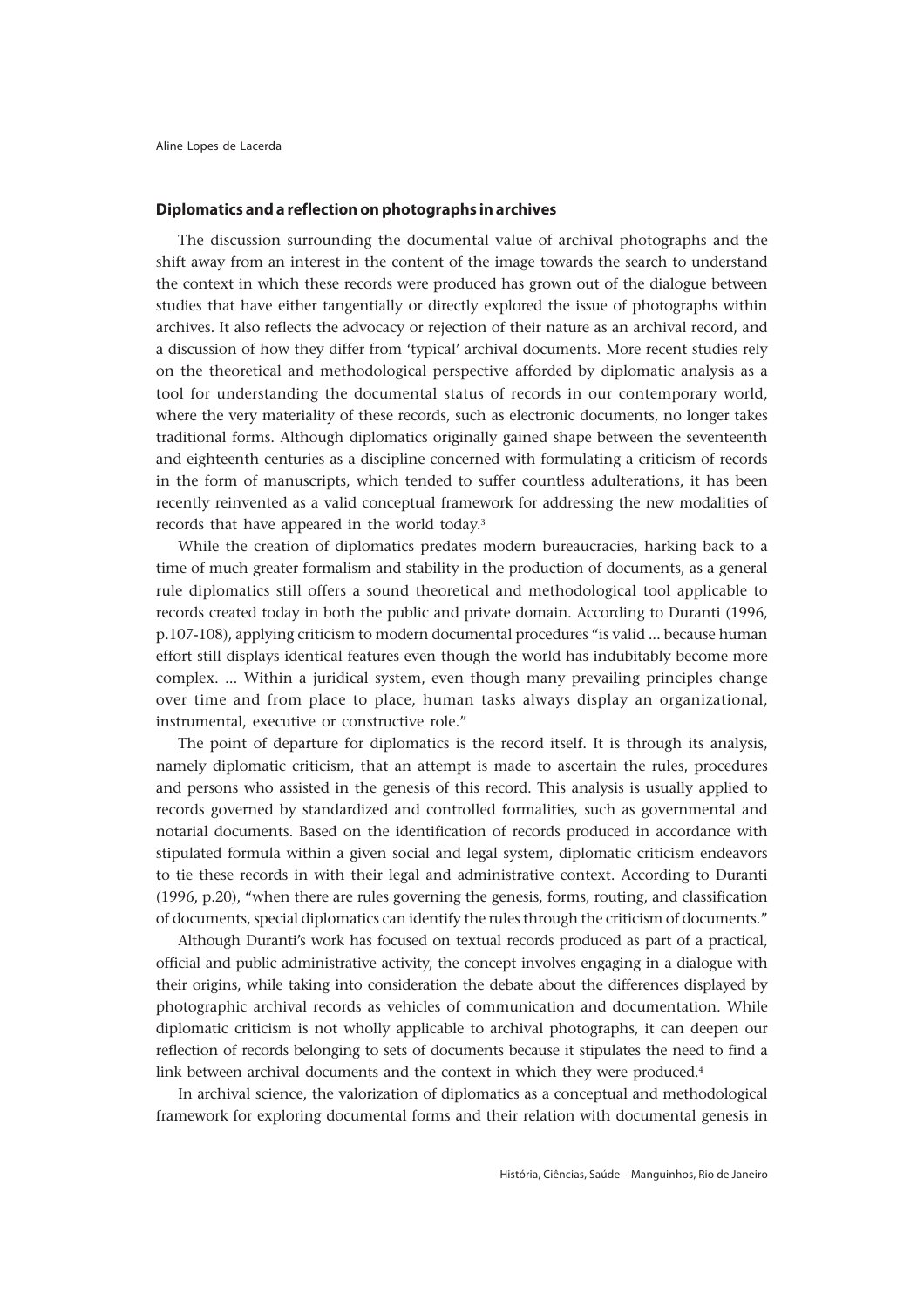order to establish their authenticity represents a major step forward. The application of diplomatics has elicited a series of 'answers' and 'counterpoints' that reflect complementary or contrasting views about the relations that the field establishes between the nature and character of archival documents and the operational context in which they were created. Although diplomatics is concerned with studying the nature of records in their individual form, its central tenets can be broadened for application to serial documents, whereby the scientific archival approach can help to trace more precise contours.

Methods of diplomatic analysis seek to establish the formal structure of official records (government and notary), understand the internal features of each one that are responsible for creating their legal validity, and tie these in with the procedures used to generate them (Pazin, 2005, p.8). Cook (1997, p.36-37) has pointed out the importance of diplomatic studies, in that they focus "archivists' attention on the record, especially on its properties as evidence of the acts and transactions of its creators." Diplomatics thus have "much of value to say to modern archivists, … about the necessity to conduct careful research into the form, structure, and authorship of documents, especially in electronic environments." However, for him, this approach "must be coupled with a broader understanding … of the animating functions, structures, and interrelationships of the creators that contextualize those isolated documents." Cook underscores the importance of individual documental analysis, provided that it is linked to an understanding of supradocumental relations, as a theoretical and methodological approach to archives, private universes in which records are never atomized or detached from the whole.

New studies have recently begun focusing on visual records, in part because the issue of electronic documents has risen higher on the agenda of discussions essential to archival theory and practice. An effort has been made to understand these records within the archival environment, approaching them as parts of a whole and, as such, records that display the same bonds with the creator of the whole as textual documents. The momentum generated by a growing valorization of images as a historical and cultural research source in general must be taken into account within this trend. The importance of archival sources can be strengthened or reinvigorated by the studies, whose analyses may nourish theoretical and methodological thought about archives and foster a very fertile interdisciplinary process of exchange. Even though few studies in the field of archival science have looked at the question of images, a discussion has been taking shape about the treatment of photographs which bears in mind their documental nature, their presence in the spheres of archival record production and the presence of elements in the visual record itself that may reflect this documental origin and, accordingly, the possibility of contextualizing it within the universes that generated them. At the center of this debate lies the defense of a new methodological posture toward the visual records, one that places importance on their contextualization during the stages of identification and classification, to the detriment of overestimation of the access to information offered by the record, which is the approach that has traditionally guided work in the area.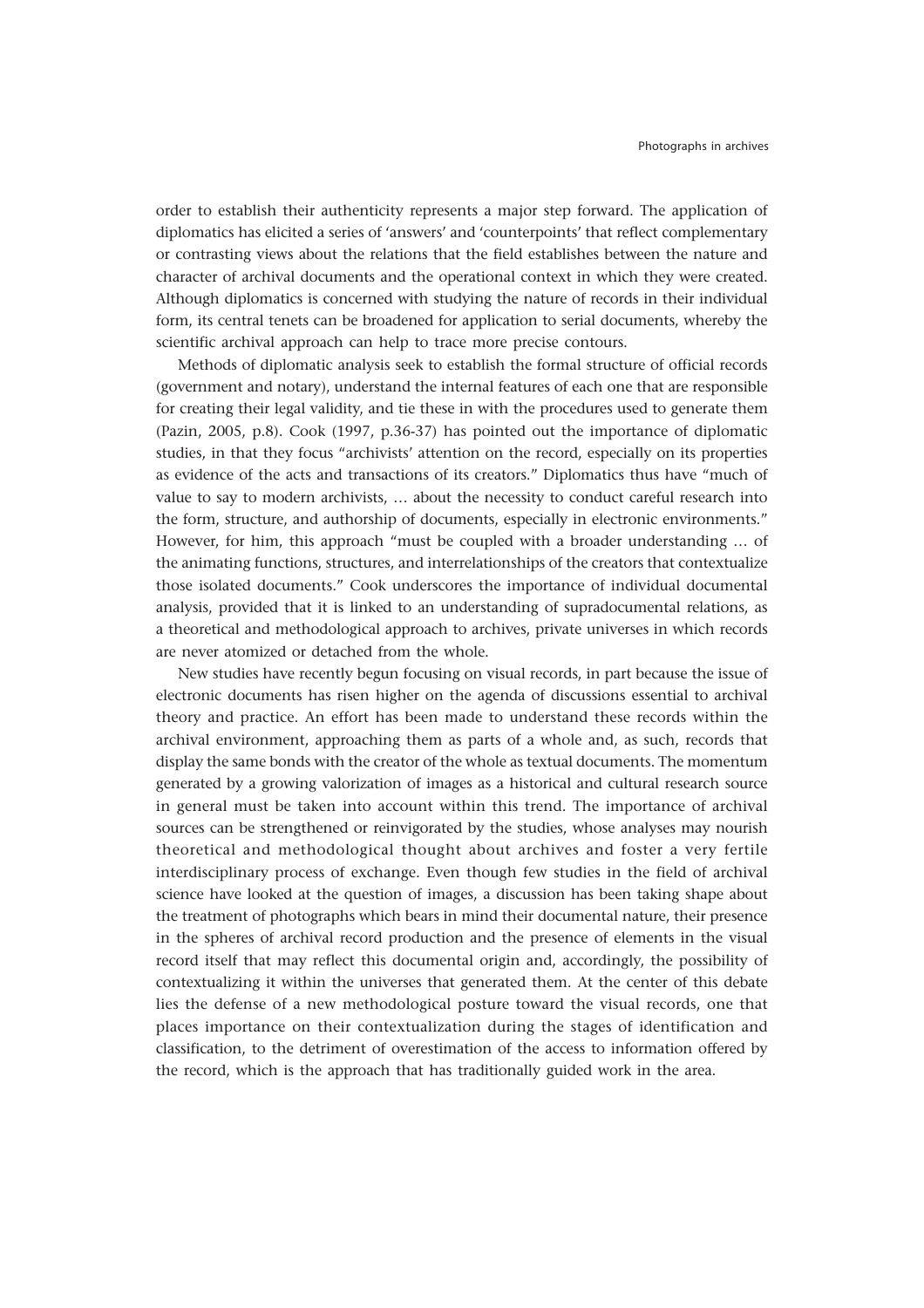## **Towards a contextual approach to archival records**

The premise that archival records are inseparably linked to the context of their administrative creation, as Duranti has emphasized, brings us to an important and possibly pivotal point in the discussion of the archival nature of photography: the purpose of studies into the nature or character of records from an archival perspective differs from those of studies of iconographic images conducted by historians. This is especially relevant to differentiate between approaches that vary little in this area.

Photographs are usually taken as unique records that refer to the topic or visual fact depicted in them, whose authorship lies in the photographer who created the image. Those who use such photographs in their research rarely take into account the difference in meaning between an image taken alone and an image tied in with its archive of origin. Interest in the factual value of the visual record overrides the fundamental meaning of the serial and oftentimes bureaucratic character of the production of archival records. Archive names often appear in studies as nothing more than information on the source of the reference. Two things are lost with this attitude. First, no consideration is given to the possible meanings to be found through an examination of the circumstances under which the document was produced within a functional context, together with the relationships of meaning that an analysis of the documental series might afford. Second, one runs the risk of assuming a naïve attitude towards the source when one fails to question and instead simply assumes that the photographs described in research tools do not in themselves bear the marks of methodological and theoretical decisions that helped transform them into 'sources available' to the user.

In an objective relation between user and source, notions impregnated with meaning, like provenance, are not even taken into consideration as an element in analyzing documents or in their use. If, for example, the significance of provenance in archival production is not understood, it can be confused with the simple idea that a document belongs to a certain archive, rather than the key to understanding the functions, relations and meanings for the existence of the documents taken as a whole. Users turn to archives to find the sources that will serve their research purposes in thematic terms, with differing results.<sup>5</sup> This is why it is worth conducting an analysis of the nature of archival photographic records rather than their potential as a source of information about 'visual facts' or 'visual representations' of historical research, though it is possible to deal with aspects that are common to both studies. In examining the internal perspective of archives, this endeavor will not seek to identify the meanings of photographs but rather to understand them within this specific universe.

Bringing diplomatics to bear on studies of photographic records makes it possible to question the nature of the photograph generated by actions, transactions, and administrative whim. This movement to some extent relativizes the strong conviction that photographic images are basically works of art or the result of personal production; it also represents a dissonant voice in a culture that distinguishes between art and document, with little room for compromise (Taylor, 1979, p.425). As pointed out by Delmas (2003, p.554), there is some agreement about the existence of a division in studies of photographic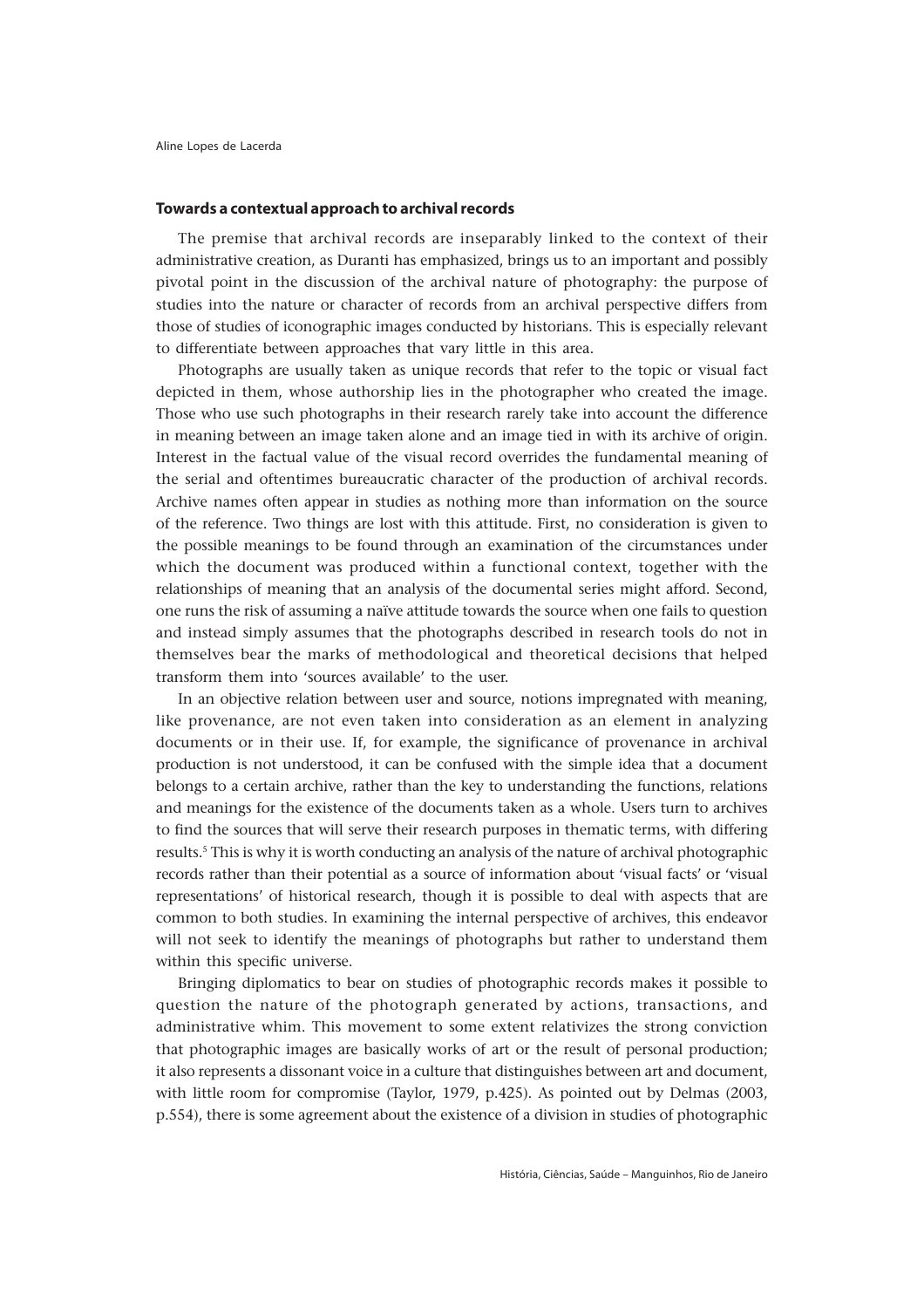processes. On the one hand are the visual works that have the status of works of art; on the other, works that are considered merely documents. Despite the study and use of these works as historical sources, it is their artistic value that is taken into account, while their documental impact has been much less studied.

Photographs in archives demystify the character of a unique work attributed to artistic photographs, though this value may be present in various records in an archive. The quantitative aspect of the serial nature of archives, which evinces the production of records in a series, reinforces the idea of the authority of a record and, in the case of photographs, adds to the realistic effect of the photographic discourse, contributing to conferring the concept of evidential value upon the series. Since production in series derives from the need of the proprietor of the archive to produce it in this way, understanding an archive must be subordinate to understanding this logic of production. Photographs are not always part of a stable series; on the contrary, they may be scattered among a number of series of distinct documental typologies, 'being part' of textual, printed, and electronic records. These features are an example of marks of identification and of functional context that we should look for in photographic records, which are the key to understanding how they were used by a given administration. These marks are far more to be found in the use made of these records than in a documental recreation inherent to the photographic record.

Understanding this production logic and lending clear form to it through a research tool for organizing an archive from a contextual perspective is a way of avoiding what Sekula (1997, p.116) has identified as a feature of archival photographs: the suspension of their meanings. According to this author:

> In an archive, the possibility of meaning is 'liberated' from the actual contingencies in use. But this liberation is also ... loss of context. Thus the specificity of 'original' uses and meanings can be avoided and even made invisible, when photographs are selected from an archive and reproduced in the original book. ... Thus, since photographic archives tend to suspend meaning and use, within the archive meaning exists in a state that is both residual and potential. The suggestion of past uses coexists with a plenitude of possibilities.

Not only is it a challenge to assign meanings to photographs; these meanings can never be represented through mere thematic identification and the exclusive reliance on this approach as a method impoverishes the record. A proposed alternative is a search for the functional and production context within the archive as a basic prerequisite for the future recontextualization of the record for the purposes of research and other uses. This task should be taken up by those who devote themselves to organizing archives. By reading and understanding the record from a contextual perspective, provided by the archive, users will be better equipped to examine the source from their own standpoint. If the work of the archivist cannot attain this goal, it contributes to re-creating circumstances in which records are presented as inert components of what Sekula (1997, p.118) appropriately calls an inventory of appearances.

Advocating the search for the meanings of archival records does not mean that these records should be understood as holding the power to proffer neutral testimony about what 'really' happened at the moment of their production. On the contrary, to search for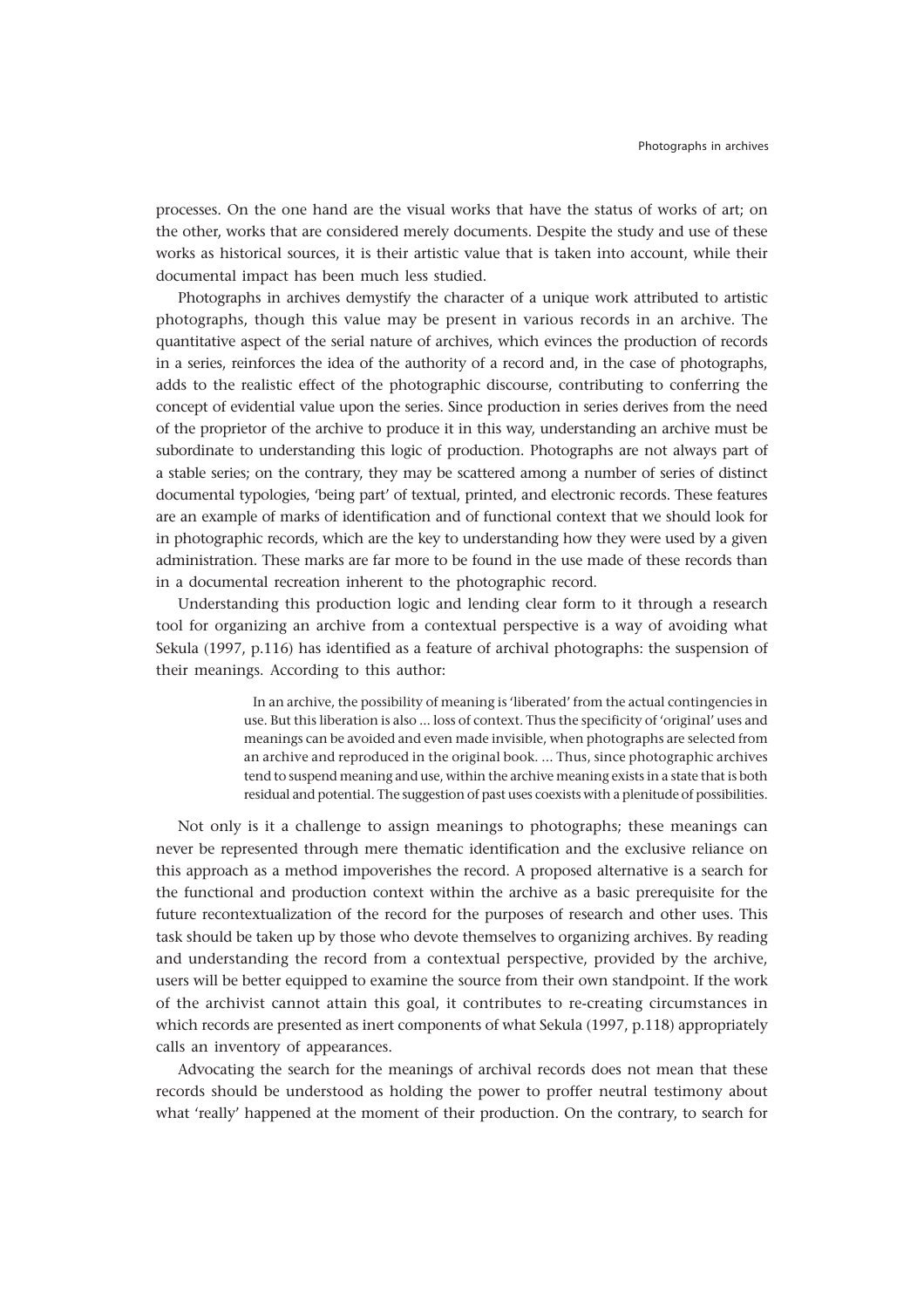this moment is to endeavor to understand this record as the result of procedures taken during its genesis, which is the only way of re-endowing this documental mass, accumulated over years and long divorced from its original attributions, with more coherent contours regarding its existence. By atomizing images and dealing with them in terms of their factual content, a contribution is made to strengthening an empiricist model of truth, both regarding archives as neutral repositories of production, accumulation, and collection and as regards photographic records as impressions of reality.

## **Document characteristics: a discussion about photographs**

Diplomatics-based documental criticism is based on the presupposition that rules governing genesis (origin or moment of production), form (its physical constitution and the logical chain of its parts), the documentation process (internal circulation reflecting the necessary formalities to be followed), and the classification of records (establishing their nature) are inherent to records themselves. Indeed, many documental forms were created in line with strict formulas in order to exhibit in their manner of presentation the distinctive hallmarks of their documental nature, to the extent that "it is not possible to dissociate the layout and the material construction of the document from its legal and administrative context of genesis, production and application" (Belloto, 2002, p.13).

The question was therefore posed of how applicable this reasoning would be to photographic records, taking into consideration the specificities involved in producing these records. It is not necessarily the case that the physical configurations displayed by photographs that are produced and used as documents automatically reflect the acts and procedures responsible for creation of the record. And like documental objects such as certificates and receipts, the configuration of photographs has never been linked to a documental function. The documental value of photographic images is a social construct, to the extent that the results of the image were not seen as a representation but as a transparent channel for the object being represented. Trachtenberg (1989, p.288, in Schwartz, 1995, p.56) emphasizes that "camera-made images have no special privilege as documents of culture. But they have their own resources." So these resources help define the nature of photographic communication and the rationale of their creation, grounded in a new model of recording and printing information. Taking into account the uniqueness of the visual record, coupled with the context in which the document appeared in a specific situation, is the path that will enable us to grasp the meaning of the record and assess its archival context.

Rather than apply diplomatic criticism to photographic records in accordance with the model applied to traditional administration documents, the important thing is to reflect both on the standards that are followed in the formation of images as documents, as well as on their deviations and peculiarities, defining spaces of regularities associated with production conditions. These standards should be understood in the situation of the document in relation to the archive of which it is an integral part and between the archive and its producer/compiler. Establishing standards and rules of stable documental procedures for images, which are valid for other contexts in absolute form, defies the basic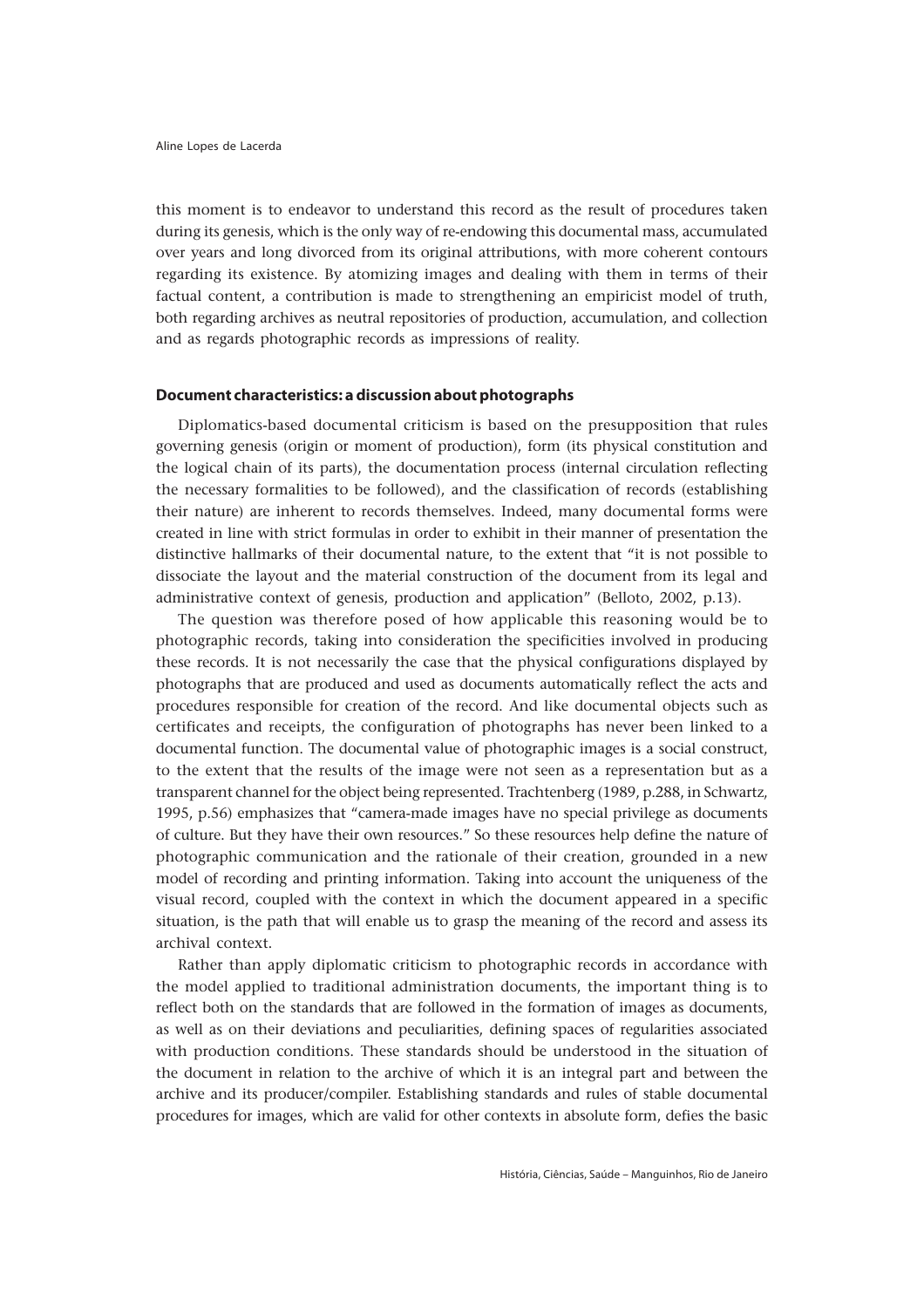premise that photographic records are, due to inherent characteristics of the medium, taken out of context and placed in another †context in each new communication situation and for every new use. Therefore, it is important to consider that the meanings of a visual documental set can be investigated in this universe of production – which is never repeated in the same manner in different archives – but there are forms of record production that can be more standardized in institutional environments, for example, or more general standards of documental functions for images produced in a private setting, etc.

Applying diplomatic notions and principles to studies of photographs in archives, rather than attempting to apply a diplomatic criticism on the terms in which they are used for traditional documents, would seem to be a more promising path with respect to the quest for an understanding of the meanings of a record in relation to the whole, namely the archive. Some points in relation to which the principles of diplomatics can enrich the discussion of photographic records are given below.<sup>6</sup>

# **The documental form as representative of its function or how photographs cannot be reduced to this premise**

For diplomatics, the concept of form pertains to the result of internal norms to the context of the creator of the record, norms governed by social standards (legal, juridical). The form of the record is the sum of its characteristics, both physical and intellectual, and is composed of the external aspect (physical form), internal structure (intellectual form) and message to be conveyed (content). It should not be confused with the determinations that the themes, people or places that the record deals with can convey (Duranti, 1995, p.6, 1996, p.27). In the case of photographs, form must also be thought of as a condition of the very nature of the device, relative to the structure of the photographic representation, formed by the point of view (perspective) and the setting, in which the creator (or creators) of the document cannot substantially intervene<sup>7</sup>, although a whole repertoire of imagebuilding options may be available, both to the author of the photo (the photographer), and its institutional author/creator (person responsible for contracting the photographic service or for the visual project).

In the 'physical form' and 'intellectual form' categories, the following are merged in a photograph: 'format' – the general characteristics and dimensions for the medium of the photographic image (negative, positive, slide); the commercial format of the photographic image (*carte-cabinet, carte-de-visite*, postcard, photo album, stereoscopic photographs); the type of photographic equipment (35mm, 6cm x 9cm, etc.); 'photographic processes' – any of the techniques that make it possible to obtain photographic images (Ibac et al., 1992, p.85-92); 'discursive genres' – socio-historically defined communication devices (Maingueneau, 2000, p.73-75): documentary, pictorial, abstract, etc.; specific 'photographic genres' (portrait, landscape, photojournalism, family photography, etc.).8 All the above are shaped by the prospective construction of the photographic image.

In photographs, the external appearance, internal articulation and content on record are not necessarily indicators of function or markers of context from which they originated, as recommended by diplomatics for archival records. In the case of images, these elements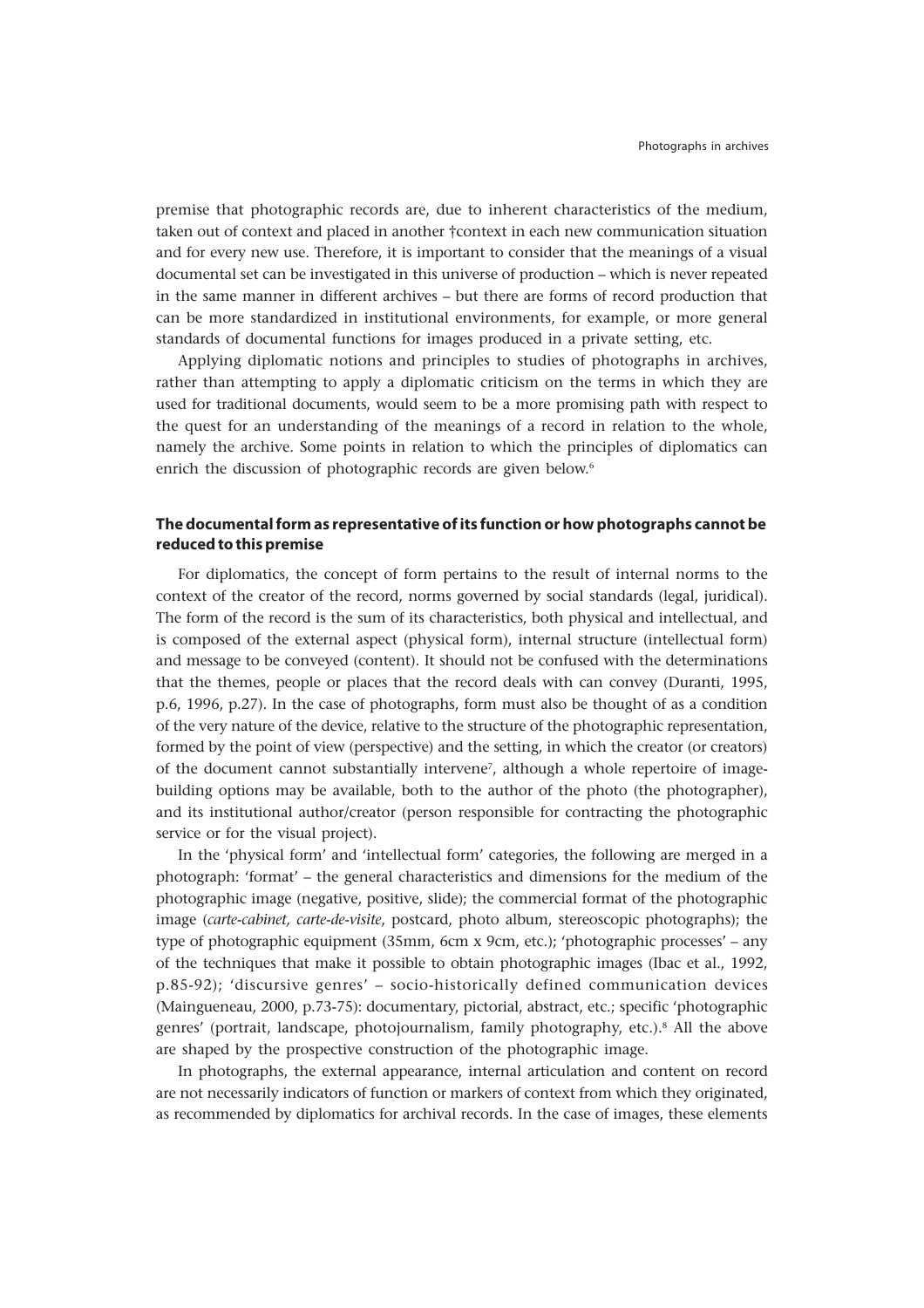are the starting points for understanding their function, considering their different contexts of creation (Schwartz, 1995, p.51). In other words, the choice of given standards of photographic form is directly related to the function to which a photographic record was originally destined, but an analysis of these 'hallmarks' of choice, considering the photographic image alone, does not automatically point to that function. By way of example, two situations may be considered: first, when the photographic record is presented in its original communication (or documentation) situation, i.e. the photograph in an annual report, institutional journal, work report, etc. In this case it cannot be thought of as an isolated image, but as part of the larger record in which it was inserted and of which it became an integral and inseparable part; this provides a starting point for important inferences as to the functions for which the record was produced. Another situation is seen with respect to the numerous isolated photographic records that appear in archives of all kinds – personal or institutional – archived using various systems of organization. In this case the references that the record may have in its materiality must be considered in order to seek the origins of its production by understanding the functional context in which it arose, and in most cases counting on other documents that share space with the photographs of the archive and have participated in the same activity. Archived photographs, separated from their original use, need to be placed back in context.

Thinking of a direct relationship between the elements of documental form and the function intended for the photographic record is no simple task, since several aspects need to be considered. One aspect relates to the qualities of completeness and perfection inherent to a finished record, which is able to act and bring about consequences. For diplomatics, the documental form is a complex of rules of representation used to transmit a message, and the presence of all its elements of documental representation is the precondition for a record to be considered complete and perfect. The parts of the documental discourse required for presentation of its content are the initial protocol (that contains identifying elements of the administrative context of the action), the text (that contains a description of the action) and the final protocol (that contains the documental context of the action). The arrangement of these elements, known as the intrinsic elements of documental form, is responsible for the quality of completeness of the record. Despite some differences in configuration, in diplomatic documents, by their nature, the fixed or variable data of the records are as a rule these fundamental parts (Duranti, 1996, p.119; Belloto, 2002, p.42).

Whereas in textual documents the initial protocol, content and final protocol are written and arranged in a linear fashion, in established sections (protocol, text and eschatocol), in the image what is 'written' can be seen simultaneously, at a 'single glance,' which is characteristic of non-linear language. According to Schwartz (1995, p.49) in his work of analysis of diplomatic photographs, "these component parts, however, do not necessarily present themselves in three physically distinct and recognizable sections, and the grouping of intrinsic elements of intellectual form can be accomplished by analysis of protocol, text, and eschatocol elements as presented in physical location (front/back, corners) and expressed in visual or verbal form." This means that elements of recognition of the documental form may or may not be present in photographs in archives or may only be partially present, which implies the need for a different approach to these materials.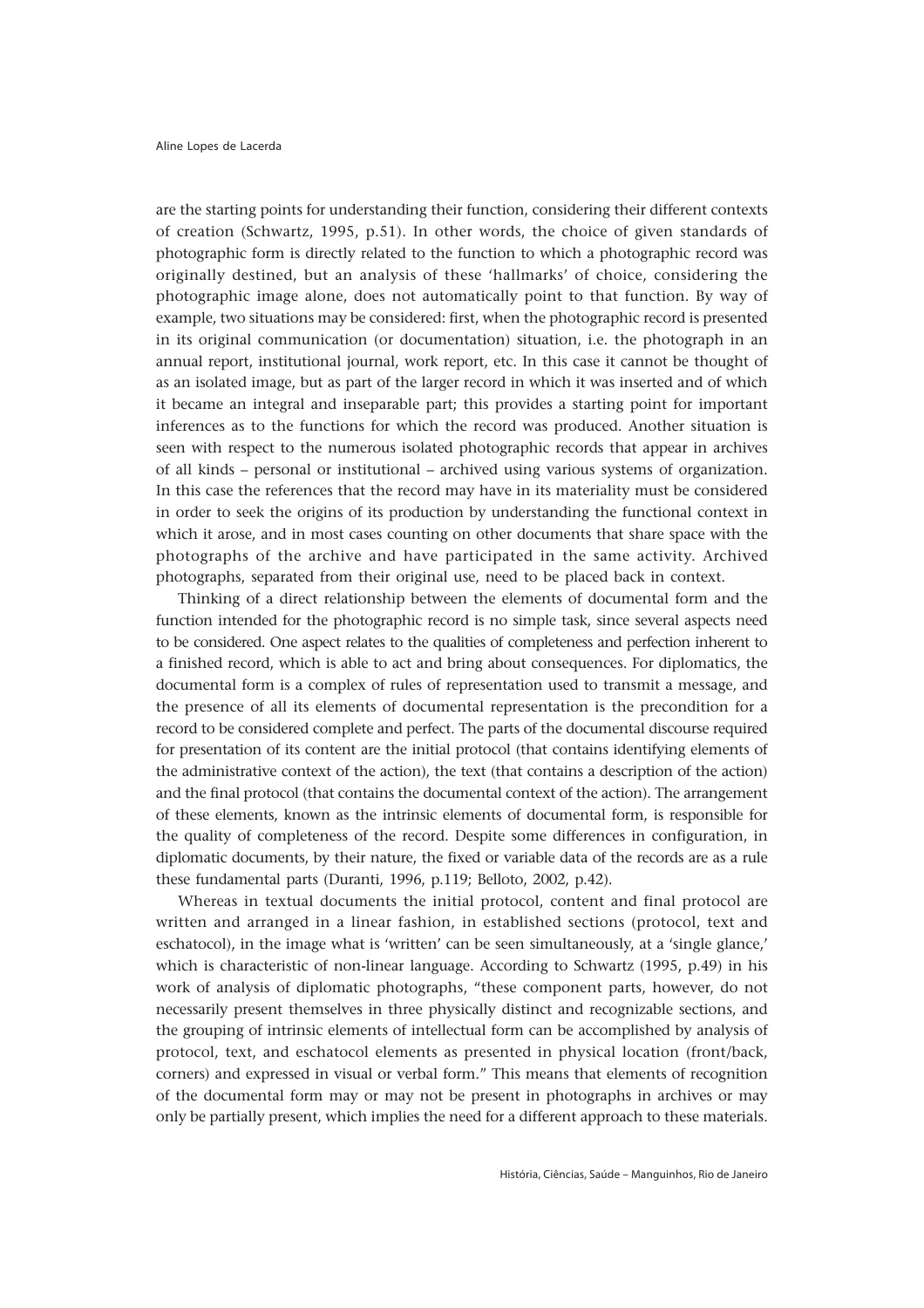Another important point to be highlighted concerns the presence or absence of a verbal reference to accompany the photographic record. For the image and meaning to be stated and stipulated in the function of the document based on knowledge of its context of creation, the date and place of documental production must be established (which may differ from the date and place of the scene depicted), the reasons for production, in addition to the subject content of the image (location, date and subject of the scene depicted). These elements may or may not be written on the photographic records and, if necessary, should be sought outside the record. Some of these may be inscribed on the back of the photograph, on the photographic negative<sup>9</sup> or in other sources of information attached, but others undoubtedly will only be determined through research. Even the visually perceived content by the similarity it bears to the image in relation to its reference can only be interpreted after investigation for identification. It is necessary to know the author of the image, the institutional author and the people who contributed to the fact that the image was created and became able to fulfill a function. These data may refer to both the physical and intellectual form, depending on how they act.

The choice of form, format and genre is associated with important differences in the outcome of the photographic record. In the textual records the external elements of the form are often linked to the function of the document in a symbiotic manner. A receipt serves the function of attesting to a financial transaction and this function is clearly manifested in the way the record is articulated. The function of a declaration is to state a fact, and presented itself clearly as a vehicle of this function. In photographic records, however, such a linkage does not occur automatically. In the majority of cases, the external and internal elements do not necessarily reveal the circumstances, acts or facts that gave rise to the documentation. It is necessary to reestablish the links with other documents that were involved in the transaction that gave rise to the record, which leads us to consider the relationship with other documents as a condition for the contextualization of photographic records.

Since they are informal records in relation to control of form and procedure, photographic images often have a *sui generis* institutional trajectory between their creation and the archiving of same. On the one hand images are created and on the other hand images are used, without their necessarily being a clear connection between these two moments. Being polysemic records by definition, photographs are created and can later be reused in different communication situations and in other vehicles or informational media, thus establishing a new usage and a new record. This is the main point of differentiation between visual communication records and traditional textual communication documents. For diplomatics, the procedures for creation of records are responsible for attribution of the specificities that ensure that the record is at the same time, authentic and reliable.<sup>10</sup> This concept can be extended to photographs, if these creation procedures are considered more as documental practices based on which given types of photographic records were generated in a given universe of documental production, rather than as formal requirements based on which the document is 'authenticated.' The conceptual body brought by diplomatics is rich in possibilities of connections with the photographic records, but does not encompass all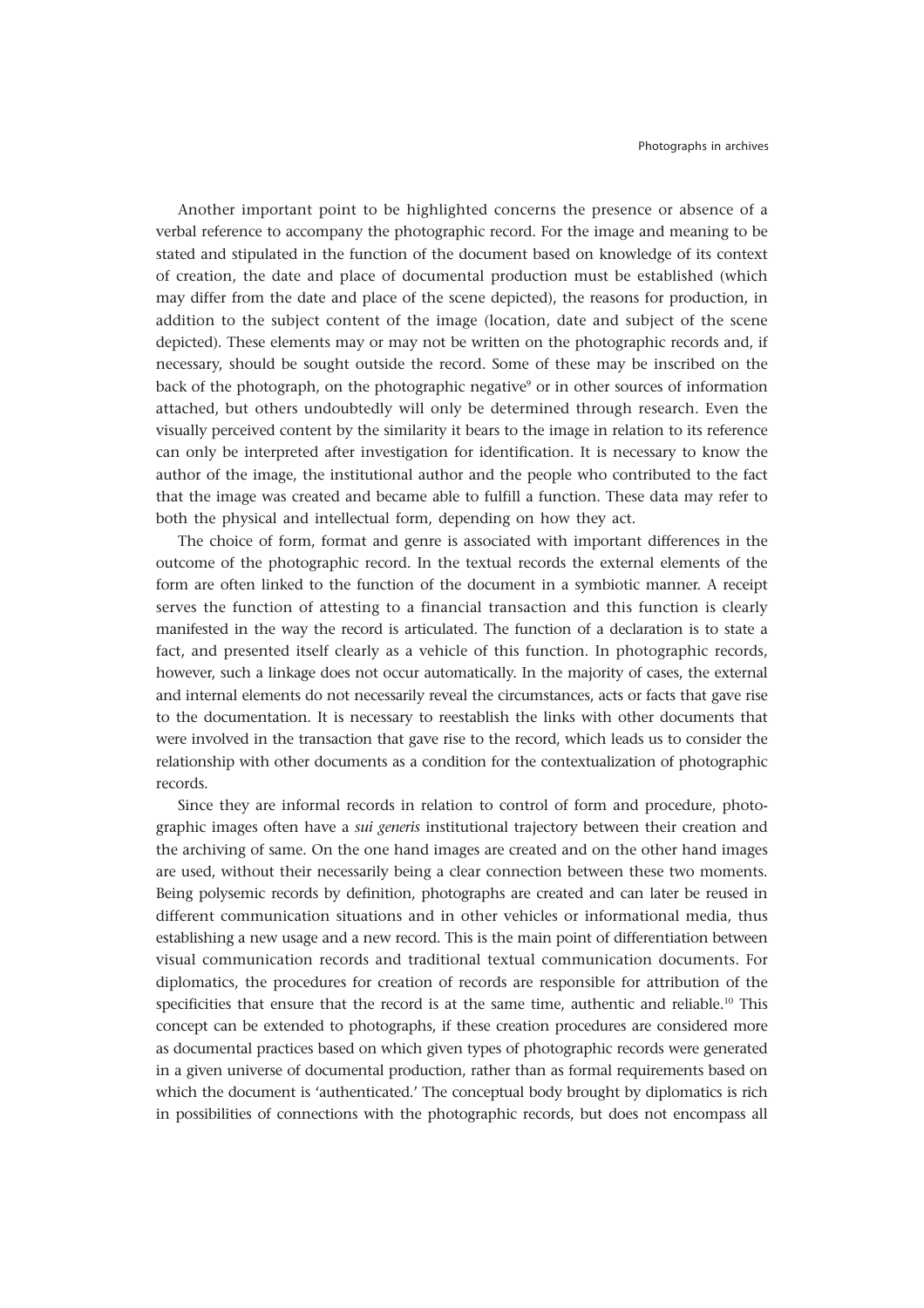aspects of visual communication, due to being bound, in its assumptions, to the reality of the production of documents of a legal character and textual nature.

The absence of formal documental characteristics in photographs can be felt in the way they appear in the classification, which in archival science, correlates documents according to their characteristic elements such as medium, form, format, genre, species and type. A diplomatic analysis or even a typological analysis of textual documents finds a valid instrument for definitions of the various documental configurations in this classification scheme. However, photographic records are not included therein. Only in the 'genre' category, which means the "configuration that assimilates a document in accordance with the signage system used in the communication of its contents" (Gonçalves, 1998, p.19), are iconographic documents mentioned, whereby the documents that use the fixed image as a basic language are included in this group. In this sense, image-based records might be considered a genre of records akin to textual documents. A definition of greater consensus on what the specific details of each documental configuration are that can be created within this genre – the photograph being just one of these configurations, along with other forms of visual representation such as drawings, paintings, etc. – has always proved problematic (Lopez, 2000, p.207-209).11

The characteristic elements of records that are present in various existing records are important and should be taken into consideration in any documental, diplomatic or typological analysis. According to Gonçalves (1998, p.20), "at least in the case of archival records, one of these elements is even more crucial in the organization of the documentation: the context of production, i.e. the circumstances that led to the record's existence and had a specific medium, form and format, constituting a given documental type."

In the archival area, textual documents are those that most clearly manifest the constituent elements – i.e. are present in the documental species and type<sup>12</sup> – responsible for attribution of their nature and function. Nevertheless, they should also be considered from the standpoint of the broader context of production in which they originated. Photographic records, whose physical and intellectual configuration attributes have not even been established yet by archival theory and methodology, demand that their functional context be known, which is a key instrument for their documental analysis and treatment.

## **Photographic record: content and message**

Common sense dictates that a photographic image can be considered a record by taking into account its direct relationship with the referential that was present at the moment that the image was recorded. This is the fundamental condition that underlies the 'belief' in the objectivity of photographic representation. For the image to have the ability to document what was printed on it from the outside world, it must also have 'meaning,' i.e. possess the necessary identifying connections with the elements of this reference. Thus, to say that an image is a record means that it represents, or has the ability to represent, a fact, a subject, a theme, a situation that was printed in a physical-chemical process, in the physical materiality of the photographic object (negative, photographic paper, etc.). But this is only the broadest meaning of the word document.13 A photographic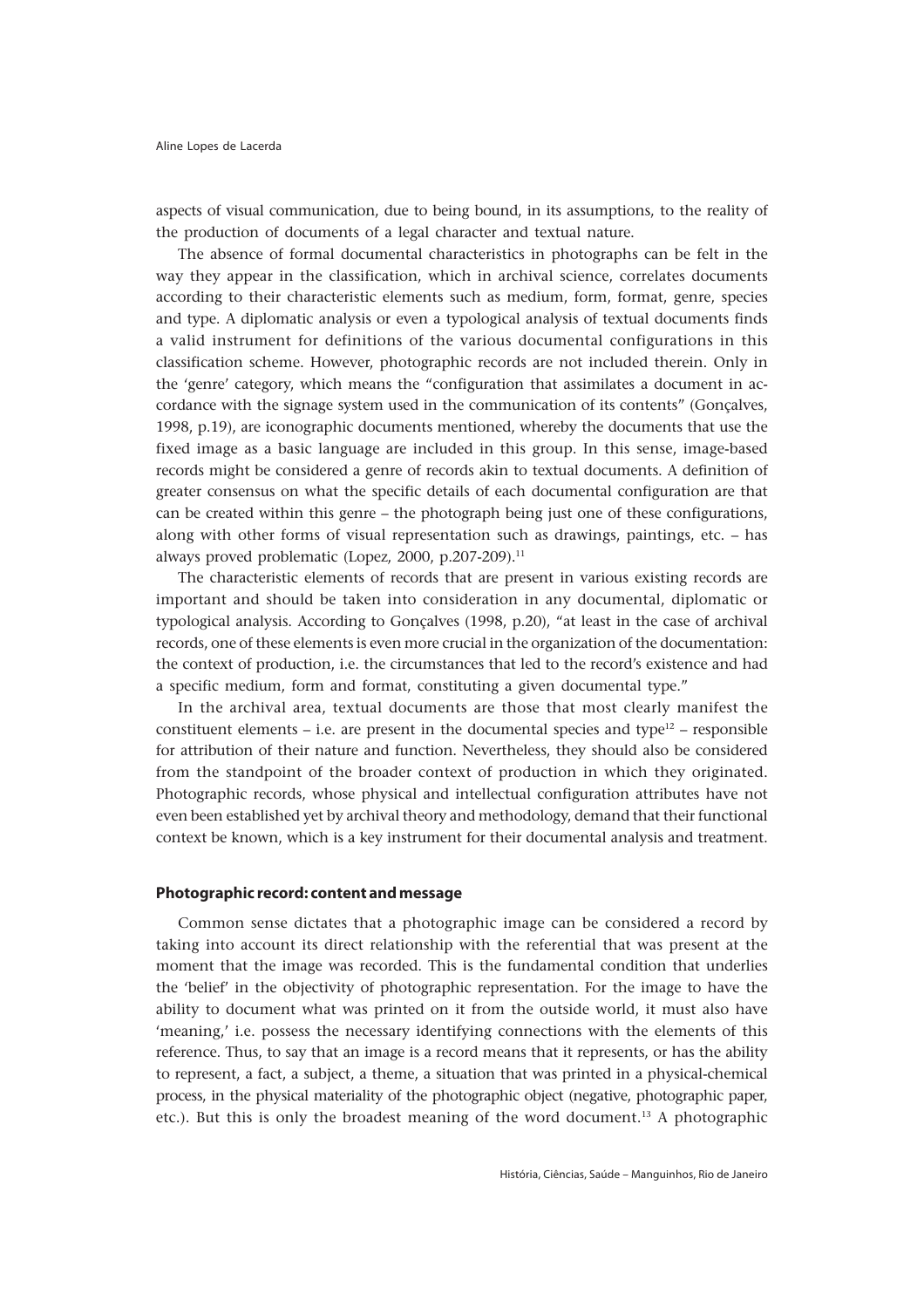image only becomes an archival document when, after its production, it has a trajectory driven by a desire to document an action, a fact; when it constitutes a kind of record or communication medium – always in connection with others from the same activity that generate the documentation – which takes into account a receiver acting within the corporate, governmental or institutional scope to which it belongs. In this process, the message of the record (not to be confused with the subject content), as defined by its 'issuer' (the institutional producer), is created.14

In the case of personal archives, the documental value is more closely linked to the function or use of the image in relation to the life of the owner of the archive and needs to be considered in close relation to the concept of accumulation. Individuals may never have produced images as a way of proving actions or due to functional obligations arising from their professional activity, but may have collected and accumulated images throughout their lives for different reasons and these are the reasons that may reveal the usefulness of the collection of records throughout the life trajectory, both public and private, of an individual.

When considering these various facets that govern the economics of the production of sets of photographic records, by individuals or institutions, it transpires that it is no simple task to try to label the various photographic 'documental types' into standardized categories. In some cases approximations are possible, but it soon becomes clear that it is impossible to reduce all cases to pre-existing categories. This proves the need to return to the understanding of the trajectory through which an image rose to the category of a record. In this manner it is possible to establish that a single image may have been involved in multiple acts of creation, having been used in various communication situations, for example.

Schwartz (1995) emphasizes the aspect of the dual meaning of the documental image by addressing two distinct values that, in her view, are impregnated in each of these approaches to the photographic record: the informational value, linked to the image content, and the evidential value, linked to the circumstances of creation and use of the record in the broader documentary context in which it took part. According to her:

> a photograph ... only becomes a document ... when it is tethered to its functional context. Its 'true nature' cannot be discerned from the form or even content of the photograph alone. Its evidential value, linked to a message ... only becomes clear when the image is returned to its broader context of production, purpose, and use. The value of the photographic image and its role in the action in which it participated is not inherent in the content of the image or embedded in the intrinsic and extrinsic elements of form. Rather, it is anchored to the functional context of creation and cannot be teased from the image itself … The informational value of a photograph is fixed by its content; its evidential value is neither absolute nor static, but rather varies with the multiple circumstances of document creation (p.51).

It is clear that the author establishes an important difference between message and content, which are ideas that overlap in common sense usage. The message refers to meaning or meanings attributed to the photographic record through the knowledge of its context and function (linked to its documental evidential value), while the content is understood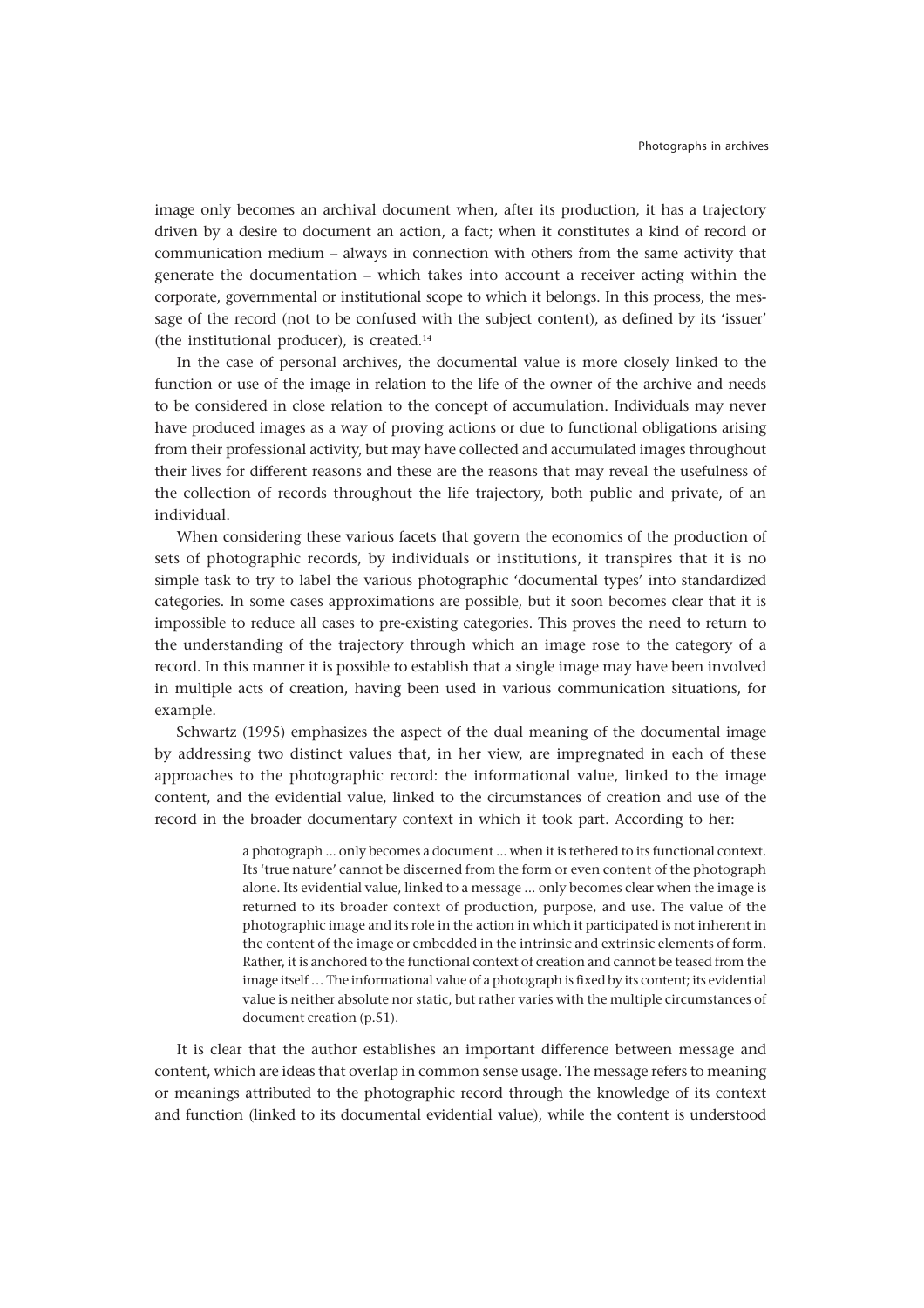as the visual information that the authority of the realistic record of the photographic image conveys as 'documental' (it is the 'visual fact,' linked to the informational value). It should be added that content, when assessed with knowledge of the causes that led to the creation of the image and the 'biography'15 of the photographic object used as a record, can enable the perception of far richer meanings than those that are detected from the simple identification of the visual fact presented.

## **The formation of the record and those responsible for it**

In order to promote a discussion about the people taking part in the production of a record, a distinction needs to be made between responsibility and authorship, the latter including a link of a creative and proprietary order with the object produced. Despite the existence of authors in the production of works of individual creation destined for documental use, other agents concur for production to occur, namely individuals who share positions of responsibility and creativity in relation to the document created by interfering in its generation. It is necessary to perceive that the author of a photograph, for example, despite the nontransferable nature of his/her status as creator of the image, is a link in a chain of people responsible for creating the photographic record. It ranges from decision-making on the need to document a fact by means of production of images, followed by discussions on how they should be produced, through to the point where they are worked on with an idea in mind of the final product and focusing on the composition of a given communication situation, all of this being after its formation as a positive image. Everyone involved in this process is part of a chain, appropriately named by Schwartz (1995) as a "complexity of forces" behind the documental production. Also according to the author,

> The photographers whose optical-chemical transformations produced the images were not alone in shaping the photographic record. Those who commissioned portraits and views as well as those who communicated them to a wider audience must be recognized [government, large and small businesses, etc.]. ... Those who wrote captions, compiled albums, or published portfolios all contributed to the action in which the photograph participated (p.47-48).

Currently other actors can be involved, depending on the more or less complex production environment responsible for the emergence of the document. The important thing is to investigate the role of the various agents involved in creating the photographic record and ask what the nature of the document is in relation to them.

## **Broadening the notion of author**

Diplomatics offers an important notion in relation to the concept of author, seen as one of the people who concur in the existence of a document. It is established that the author is conceptually distinct from the act that gave rise to the record and the author of the document, who represent, respectively, the moment of action – linked to the facts as elements pertaining to what surrounds the document – and the moment of documentation – linked to documentation procedures responsible for incorporating the fact(s) to the record.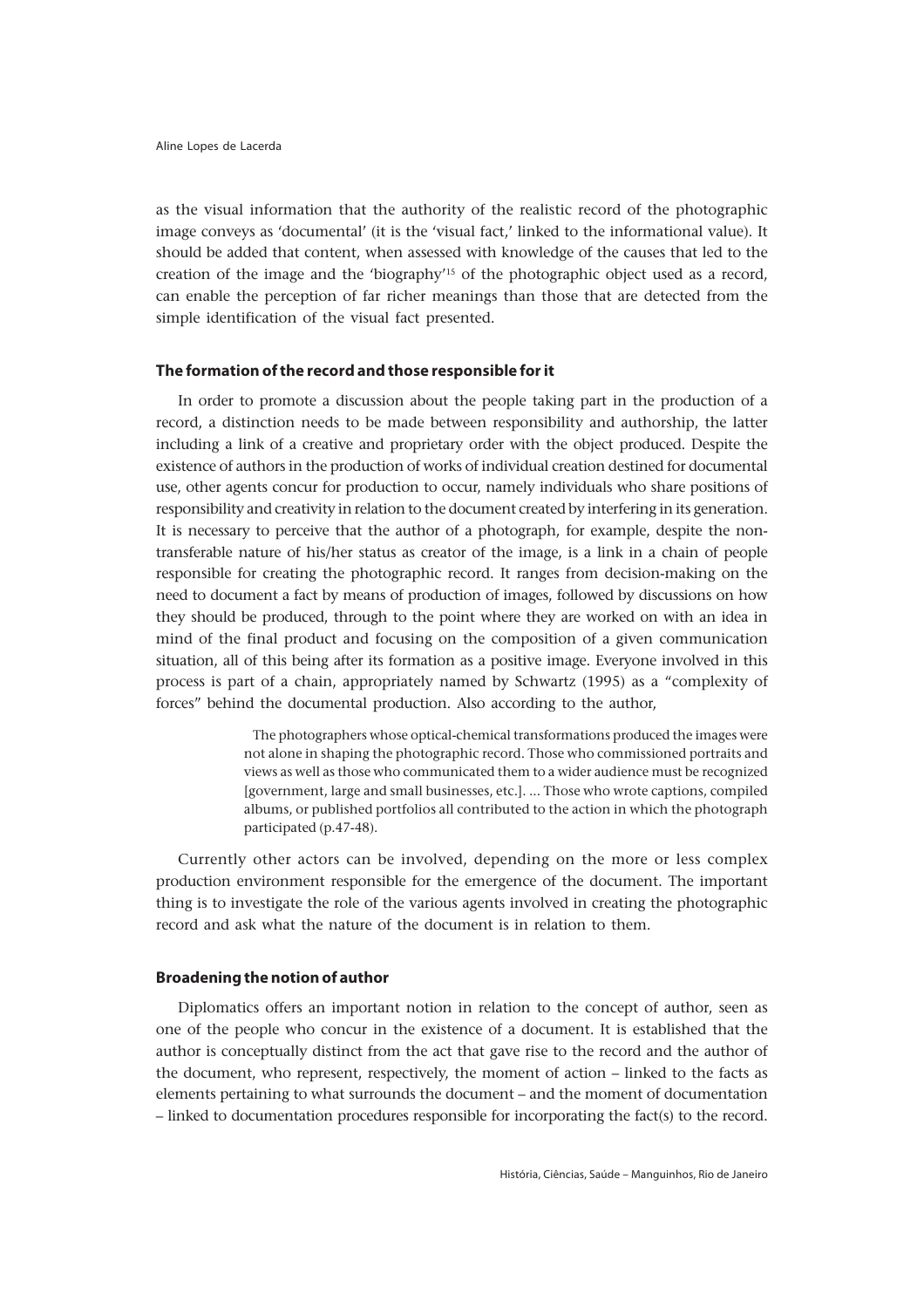Identifying the actors involved in the production of the record and their relationship with it helps to identify the functional origins of the event-record relationship with the photographic image, namely the relationship defined by virtue of the manner in which the photographic device is perceived. In this sense, the photographer, usually defined as the author solely responsible for the record-making decision and preparation of the photographic image, and who in the historical studies that use photography as a source is of fundamental importance in the construction of meaning of the image, acquires a less decisive role in documental contextual studies. In the case of photographs, whose production takes place in an institutional context, the role of the author should be established.

In an institutional documental production, the operations conducted are the result of the choices of producers, bearing in mind the repertoire of norms that govern their production. The construction of the image becomes possible to the extent that the actors involved in this process have certain 'knowledge' relating to procedures inherent to the medium in which they are involved, which is far removed from the vision of the image as spontaneous production, governed only by a flash of inspiration. These procedures relate to the rules of composition that are incorporated as a set of principles or prohibitions – which may or may not be the norm for a communication system and for a specific institutional environment. Knowing these norms, however, does not necessarily mean that the producers of the records know reflectively, and in their entirety, the links between the different precepts of which they are comprised.16 In the production of a photographic record, for example, the construction of meaning of the images is related, from the outset, to the cast of operations defined within the photographic discursive universe and not to the pure intentionality of an empirical creative individual, namely the photographer. Despite the importance of defining the impression framed by his eye, the photographer is also an operator who avails himself of a set of technical and aesthetic possibilities in the photographic field – ways of framing, types of films, cameras and lenses, operations of shutter speeds and exposure, etc.

But we are also referring to the production of images that contribute to the composition of given communication spaces, and this condition places the individual creator of the image in an institutional activity, being subjected to another repertoire of norms that will give the document – the photograph – the character of the result of an institutional project of meaning. An integral part of a communication medium that contains heterogeneous material, the image features several formal and thematic components related to the other texts that border on it in the documental scenario in which it is conveyed (title, caption, written text, flyers, etc.). Moreover, the photographic record is circulated – and recognized – in a broad universe of communication that often transcends the limits of institutional origin and, in the process, several exchanges and influences occur.17

As stated by Schwartz (1995, p.47), "diplomatics reminds us that the photographer is not the only 'person concurring in the formation of the document'", emphasizing the necessary relativization of the role attributed to the photographer as sole creator of the photograph and reminding us that his action is situated at a moment in a sequence of procedures that make the photographic image a record inserted in a specific functional context.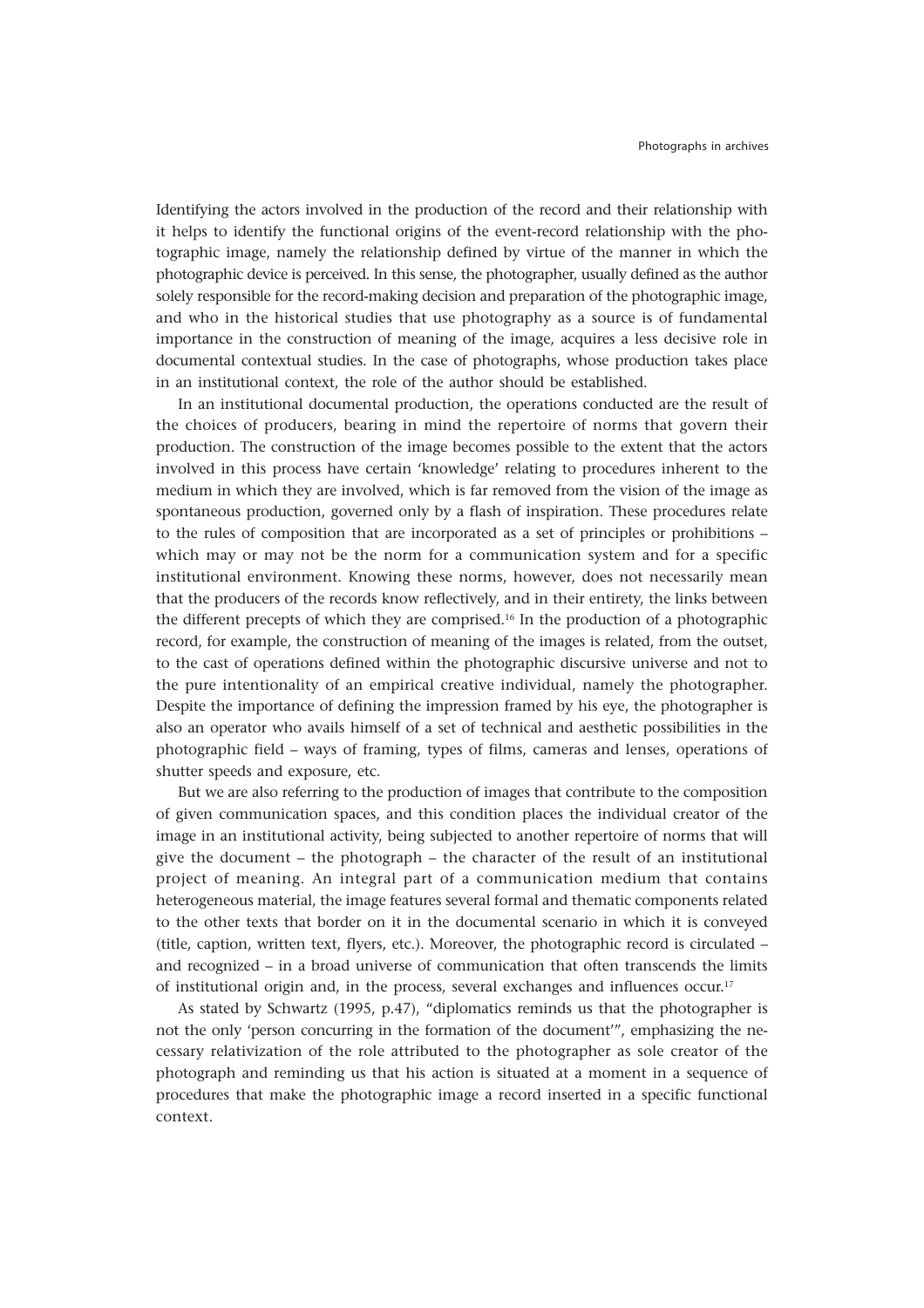Aline Lopes de Lacerda

Another consideration can be raised on the question of photographic authorship in an analysis of archival records. Diplomatic theory states that for a document to exist it requires the concurrence of at least three persons who are integral parts of the action, namely the author, the audience and the writer of the document. When referring to the term 'persons,' diplomatics is also considering companies, corporations, entities, and not just individual people. While the author is acknowledged as the "the person(s) competent for the creation of the document, which is issued by him or by his command, or in his name" (Duranti, 1996, p.69), and very often the author of the document coincides with the author of the fact put into being or referred to by the document, and the addressee is the "person or persons to whom the document is directed" (p.70), the figure of the writer emerges as an interesting category for the photographic record. In diplomatics, the writer is the "person responsible for the tenor and articulation of the writing. ... [This person] may coincide with the author, or one of the authors of the document … or be a delegate of the author with authority to write the document" (p.71). Making a reflection with respect to photography, it might be considered that the photographer acts in the role of that writer, which contributes to the manner of writing the document – in this case, the vis-ual record. Photographers may or may not be the author of the document and, in the institutional documental production, may not represent the authority that decides to produce images for a given function, since they are often hired to be part of a line of documental production within which the creation of the photographic image is just one of the links. But the authority to write the document was effectively delegated to them as they have the technical knowledge and the ability to express such a record and know the manners of composition, and therefore play a unique function in the process. Although the 'writer' element has been thought of in relation to employees who had the authority to draft official textual documents, an interesting parallel can be drawn with the photographer as 'editor' of the photographic record, especially in a situation of institutional production of images.

Linking the notion of authorship to this web of responsibilities is a reflection of the understanding of the photographic record beyond its materiality as a work or product with an individualized form, i.e. the result of its connection to a single creator. The photograph, in the universe of routine and bureaucratic production of institutional documental output has its origin determined by the hands of the photographer, but this is a single timely moment in a chain of 'production' that contributes to defining the contours of photographic records. For this reason, in this investigation of the context of production, which includes the functional logic, it is important to seek out the parameters for defining authorship or the people involved in the production of the record, as recommended by diplomatics.

# **Principles of diplomatics as valid tools for the analysis of the photograph as an archival record**

When dealing with textual documents, diplomatics bases its discourse on the juridical and legal system that underpins the more or less controlled norms for production and configuration of documents. This control of production, based on standardization, aims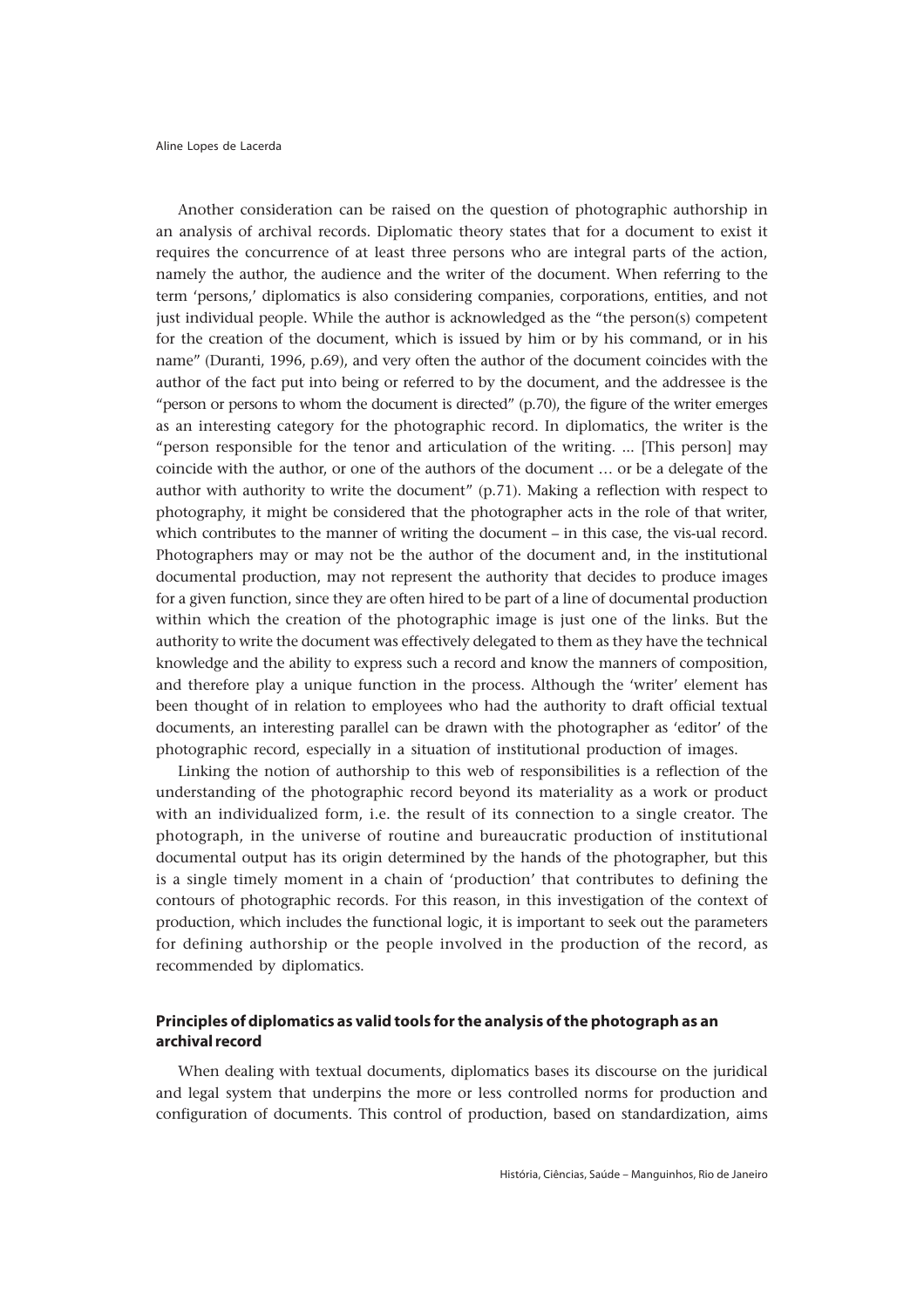to achieve the expected efficiency of a document – that of being able to impose itself due to qualities of authority, validity, authenticity and reliability. Diplomatic analysis attempts to measure these qualities present in the record judged to be valid and authentic based on the characteristics of the document per se, always considering the universe of meaning imposed by the juridical or legal standards under which the documents are generated. This does not mean believing that the document is objective and neutral per se, but assessing whether it is really what it claims to be within the parameters of its socio-juridical production and validity.

When attempting to apply this analysis to photographic records, it is necessary to leave this area of formalities and controls of meaning with validation rules typical of the juridical system responsible for legal documents, to move into a scenario marked by differentiated forms of production that are less standardized, but not for this reason are they any less routine and shared.

With all these points of divergence highlighted, why should the diplomatic approach be considered? Because it makes it possible to question the photograph from the standpoint of the "inventory of differences," and develop a line of thought appropriate for the situation of photographic records. Its emphasis on analysis based on the record makes it possible to problematize photographs beyond their factual dimension and content, shifting the emphasis to their materiality as a record (trace, hint, reflex of a given action of documentation, which has a purpose and is located in a specific time and context). The shift of focus from content analysis towards documental analysis makes it mandatory to see that, for photographic records, it is imperative to transcend the record and establish its functional context as a condition for understanding the documental form. The search for funtional context, which is traditional for the treatment of textual documents, is most necessary for photographs which, as typically occurs in the archival area, were treated subject to different rules.

By emphasizing the complex of practices and representations embedded in documental forms and the need to understand them, diplomatics establishes the presence of this dynamic at a theoretical level in the production of all records, considering the differences in documental media. All these movements begin to converge on the way in which photographs in archives are generally considered. Interpretation of the image directly for its factual value, merely for its informational content, is beginning to be regarded as incapable of attributing the image with its evidential value of the facts and acts that gave rise to it, namely its archival bond. For the archival field, whose vocation is the handling of documents in their most varied media, it becomes important to problematize its objects and its methods. This can be done with the assistance of the critical tools of diplomatics.

## **NOTES**

<sup>\*</sup> This article is a modified version of the second chapter ("A fotografia como documento de arquivo") of my doctoral dissertation (Lacerda, 2008).

<sup>&</sup>lt;sup>1</sup> Starting in the 1980s, photographic archives became the object of relatively few studies in archival science. Articles have been found exploring aspects of the technical treatment of this type of record at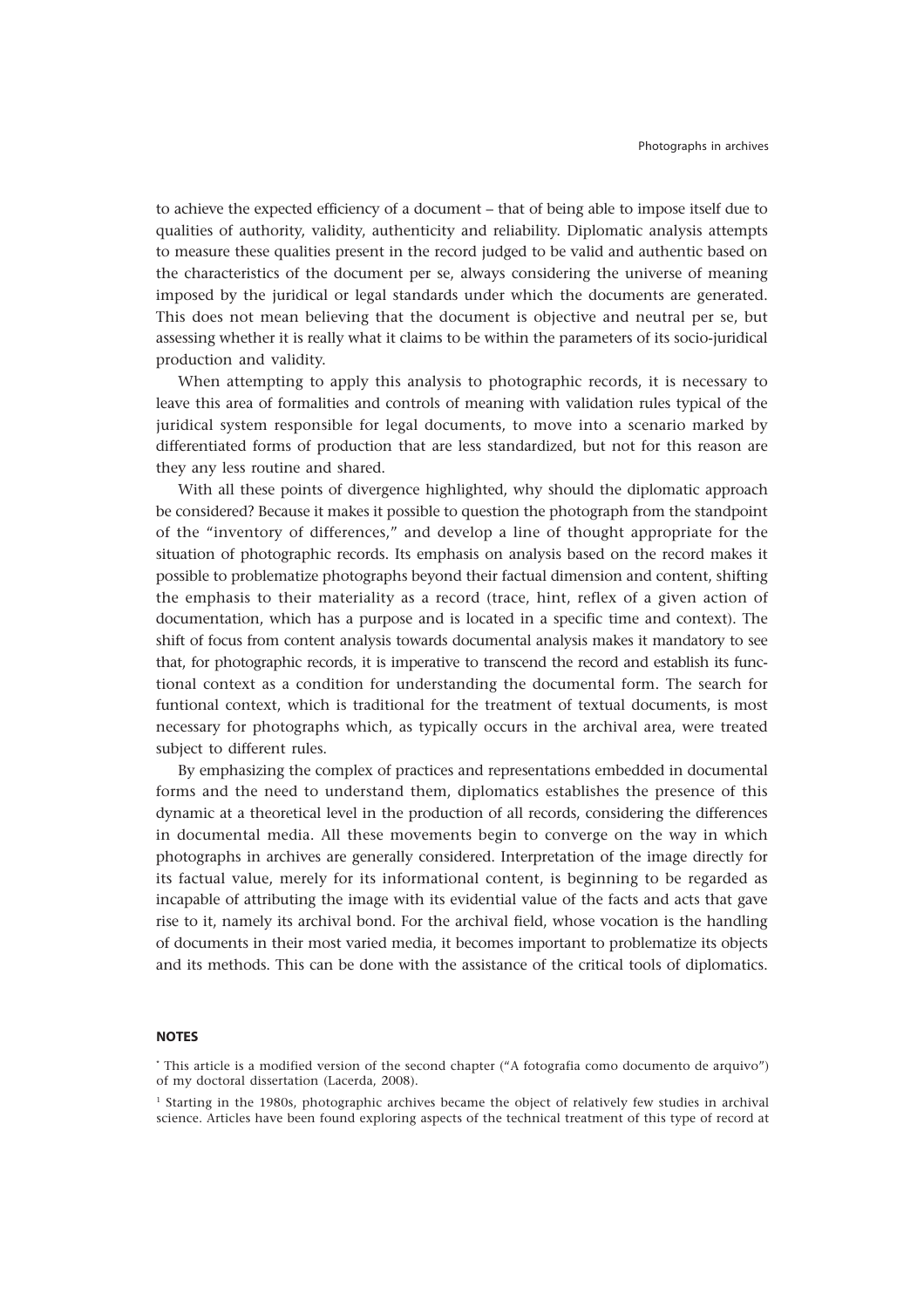Aline Lopes de Lacerda

institutes that preserve such holdings in the main journals presenting academic and methodological production from this field of activities in Brazil, top among these being *Arquivo & Administração*, published by the Brazilian Association of Archivists (Associação dos Arquivistas Brasileiros), and *Acervo*, published by the National Archives (Arquivo Nacional). There are likewise some manuals available on the technical procedures used in organizing photographic records; noteworthy among these are *Metodologia de organização de arquivos pessoais: a experiência do CPDOC* (CPDOC, 1998), *Manual para catalogação de documentos fotográficos* (Ibac et al., 1992), and *Como tratar coleções de fotografias* (Carvalho, Filippi, Lima, 2000). A bibliographic review and qualitative analysis of articles produced on this topic in recent years falls outside the scope of this article. It can nevertheless be affirmed that there have been few systematic studies either in Brazil or abroad that address the topic while shining a theoretical light on the procedures adopted in regards to archival photographs.

2 In this and other citations of texts from non-English languages, a free translation has been provided.

3 See the series of articles by Luciana Duranti originally published in *Archivaria*, the journal of the Association of Canadian Archivists, and later put out in book form (Duranti, 1996).

4 In this regard diplomatics is about the relation between a record and its legal and administrative context. As will be seen, many obstacles present themselves to the strict application of diplomatics to the issue of photographic records, one of them being to consider a legal framework that has etched a verifiable procedure in photographic records. But dialogue with some of their assumptions in an application geared to the reality of documental photographic production can have a good chance of success in finding connections between these documents and the administrative context of production from which they originated.

 $5$  For an overview of the uses of visual sources in areas like history, sociology, and anthropology, see Meneses, 2003.

6 Although the importance of diplomatics is known for contemporary archival practice and theory, no attempt is made in this work to undertake an analysis of diplomatic theory per se, but examine it, from points considered relevant for in-depth study of the theme of the archival nature of photographic records.

 $7$  An instigating approach regarding the limited possibilities of intervention of the operator of the machine in the structure of the photographic device is found in Flusser, 2002.

8 It is important to stress that the photograph has not duly established these definitions and the word 'genre' is applied to a whole gamut of classifications often built around a certain thematic constancy or a certain treatment given to specific photographic themes. Indeed, the problem of classification of genres of discourse is the difficulty of establishing stable typologies of discourse to the variety of criteria that can be considered. In this respect, see Maingueneau, 2000, p.143.

9 Photographic emulsion is the layer of gelatin overlaid on paper or photographic film in which silver halides are to be found, constituting a surface that can be imprinted by light, namely that part of the photographic record where the image is located, as opposed to the reverse side.

<sup>10</sup> Regarding the procedure of documental creation and its implications for the concept of authenticity of documents, see Duranti, 1995, p.5-10.

<sup>11</sup> Lopez attempts to apply concepts that express the characteristic documental elements of photographic records, despite acknowledging the difficulty of using some of them, such as that of species.

<sup>12</sup> Documental species is the "configuration that a document assumes according to the disposition and nature of the information contained therein," while the documental type refers to the "configuration that a documental species assumes according to the activity that generated it" (Camargo, Bellotto, 1996).

<sup>13</sup> A broad concept of the term 'document,' used by all areas of documental treatment and that includes this description, is that which refers to the document as any information recorded in a given medium.

<sup>14</sup> Although representing different approaches to the photographic image, an approximation is made between the affirmation on the documental value of the photographic image linked to its nature as an indexical sign versus the value of the documental photographic image linked to the meanings from the functional context, with the line of reasoning developed by Schaeffer regarding a distinction between photographic information (as an indexical type and defined as a receptive fact) and photographic message (defined by the issuer and is not transmitted by the image itself, but is configured as an intentional act of communication issued and directed to a recipient). See Schaeffer, 1990, p.56-64.

<sup>15</sup> The word 'biography' is used here with the meaning attributed by Willumson (2004, p.62-80), i.e. that photographs are marked by their trajectory as objects in an institutional structure, an aspect often not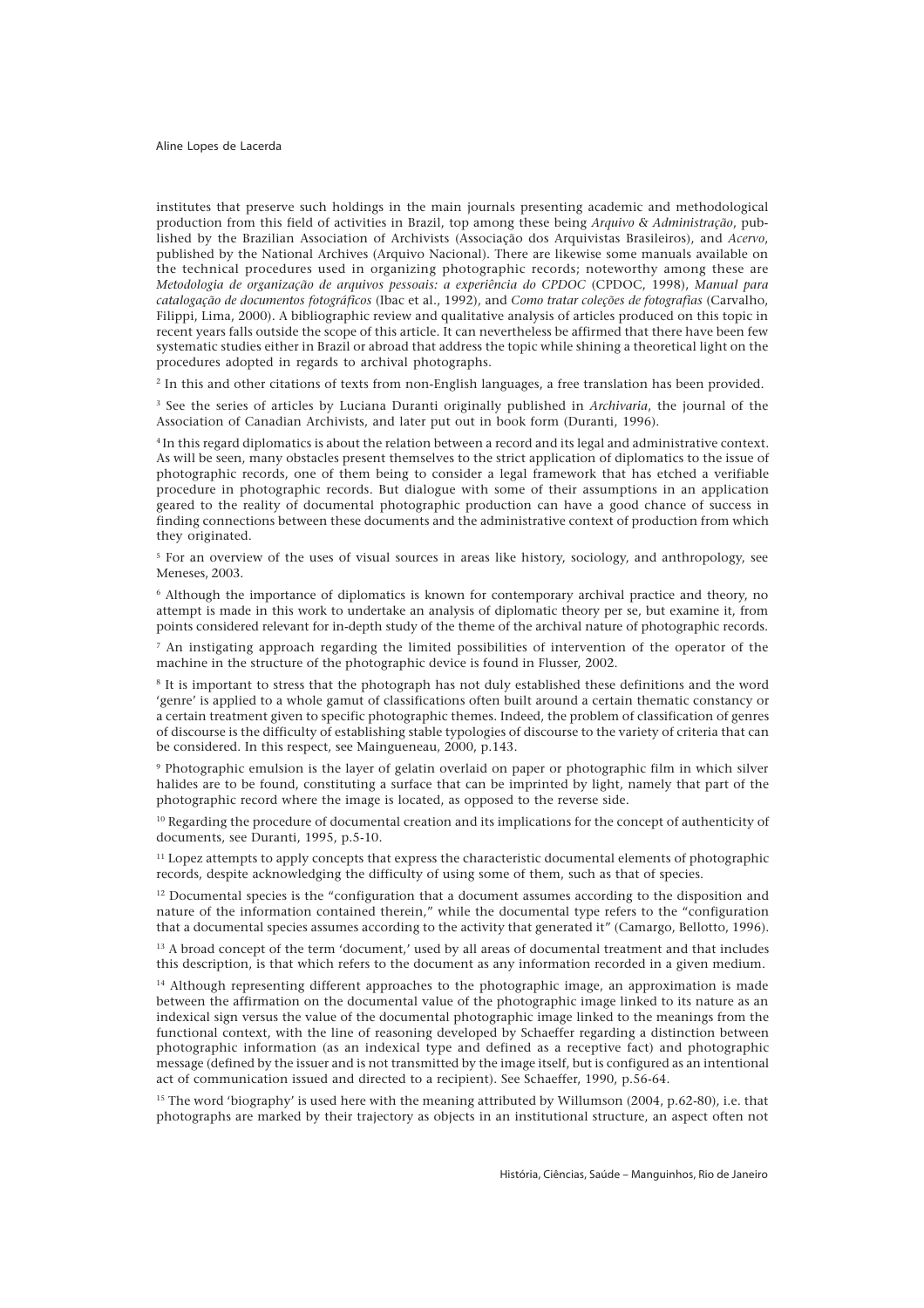valued in the organizational spaces represented by custodial institutions such as museums and libraries. In this sense, marks on the photographic object point to the history of their forms of presentation and the obligations contained in the choices of such display devices. See also Edwards, Hart, 2004, p.1-15.

<sup>16</sup> An analysis that addresses the production process specifically devoted to press photography, comparing some differences in norms relating to its status among French newspapers, for example, is found in Boltanski, 1965, p.173-198.

<sup>17</sup> There is no intention to claim that in obtaining an image there is no room for happenstance or intuition of the individual creator. The intention is to point to a set of rules – some explicit and others not – that on a daily basis impose limits on the action of the empirical author in an institutional situation of image production.

## **REFERENCES**

BELLOTO, Heloísa Liberalli.

*Como fazer análise diplomática e análise tipológica de documentos de arquivo*. São Paulo: Arquivo do Estado; Imprensa Oficial do Estado. 2002.

### BOLTANSKI, Luc.

Estado da Cultura. 1996.

La rhétorique de la figure. In: Bourdieu, Pierre (Dir.) *Un art moyen*: essais sur les usages sociaux de la photographie. Paris: Les Éditions de Minuit. p.173-98. 1965.

CAMARGO, Ana Maria de Almeida; BELLOTTO, Heloísa Liberalli. *Dicionário de terminologia arquivística*. São Paulo: Associação dos Arquivistas Brasileiros; Núcleo Regional de São Paulo; Secretaria de

CARVALHO, Vânia Carneiro de; FILIPPI, Patrícia de; LIMA, Solange Ferraz de. *Como tratar coleções de fotografias*. São Paulo: Arquivo do Estado; Imprensa Oficial. 2000.

#### CPDOC.

Centro de Pesquisa e Documentação de História Contemporânea do Brasil. *Metodologia de organização de arquivos pessoais*: a experiência do CPDOC. 4.ed. Rio de Janeiro: Editora Fundação Getulio Vargas. 1998.

#### COOK, Terry.

What is past is prologue: a history of archival ideas since 1898, and the future paradigm shift. *Archivaria*, Ottawa, n.43, p.18-63. 1997.

### DELMAS, Bruno.

Donner à l'image et au son le statut de l'écrit: pour une critique diplomatique des documents audiovisuels. *Bibliothèque de l'École des Chartes*, Paris, t.161, p.553-601. 2003.

## DURANTI, Luciana.

Reliability and authenticity: the concepts and their implications. *Archivaria*, Ottawa, n.39, p.6. 1995.

### DURANTI, Luciana.

*Diplomática*: usos nuevos para una antigua ciencia. Carmona: S&C. 1996.

## EDWARDS, Elisabeth; HART, Janice. Photographs as objects. In: Edwards, Elisabeth; Hart, Janice (Ed.). *Photographs, objects, histories*: on the materiality of images. London: Routledge. p.1-15. 2004.

## FLUSSER, Vilém.

*Filosofia da caixa preta*: ensaios para uma futura filosofia da fotografia. Rio de Janeiro: Relume-Dumará. 2002.

## GONÇALVES, Janice.

*Como classificar e ordenar documentos de arquivo*. São Paulo: Arquivo do Estado. 1998.

### IBAC et al.

Instituto Brasileiro de Arte e Cultura et al. *Manual para catalogação de documentos fotográficos*: versão preliminar. Rio de Janeiro: Fundação Biblioteca Nacional; Instituto Brasileiro de Arte e Cultura. 1992.

### LACERDA, Aline Lopes de.

*A fotografia nos arquivos*: um estudo sobre a produção institucional de documentos fotográficos das atividades da Fundação Rockefeller no Brasil no combate à febre amarela. Tese (Doutorado) – Faculdade de Filosofia, Letras e Ciências Humanas, Universidade de São Paulo, São Paulo. 2008.

### LOPEZ, André Porto Ancona. *As razões e os sentidos*: finalidades da produção documental e interpretação de conteúdos na

organização arquivística de documentos imagéticos. Tese (Doutorado) – Faculdade de Filosofia, Letras e Ciências Humanas, Universidade de São Paulo, São Paulo, 2000.

MAINGUENEAU, Dominique. *Termos-chave da análise do discurso*. Belo Horizonte: Editora da UFMG. 2000.

MENESES, Ulpiano T. Bezerra de. Fontes visuais, cultura visual, história visual: balanço provisório, propostas cautelares. *Revista Brasileira de História*, São Paulo, v.23, n.45, p.11-36. 2003.